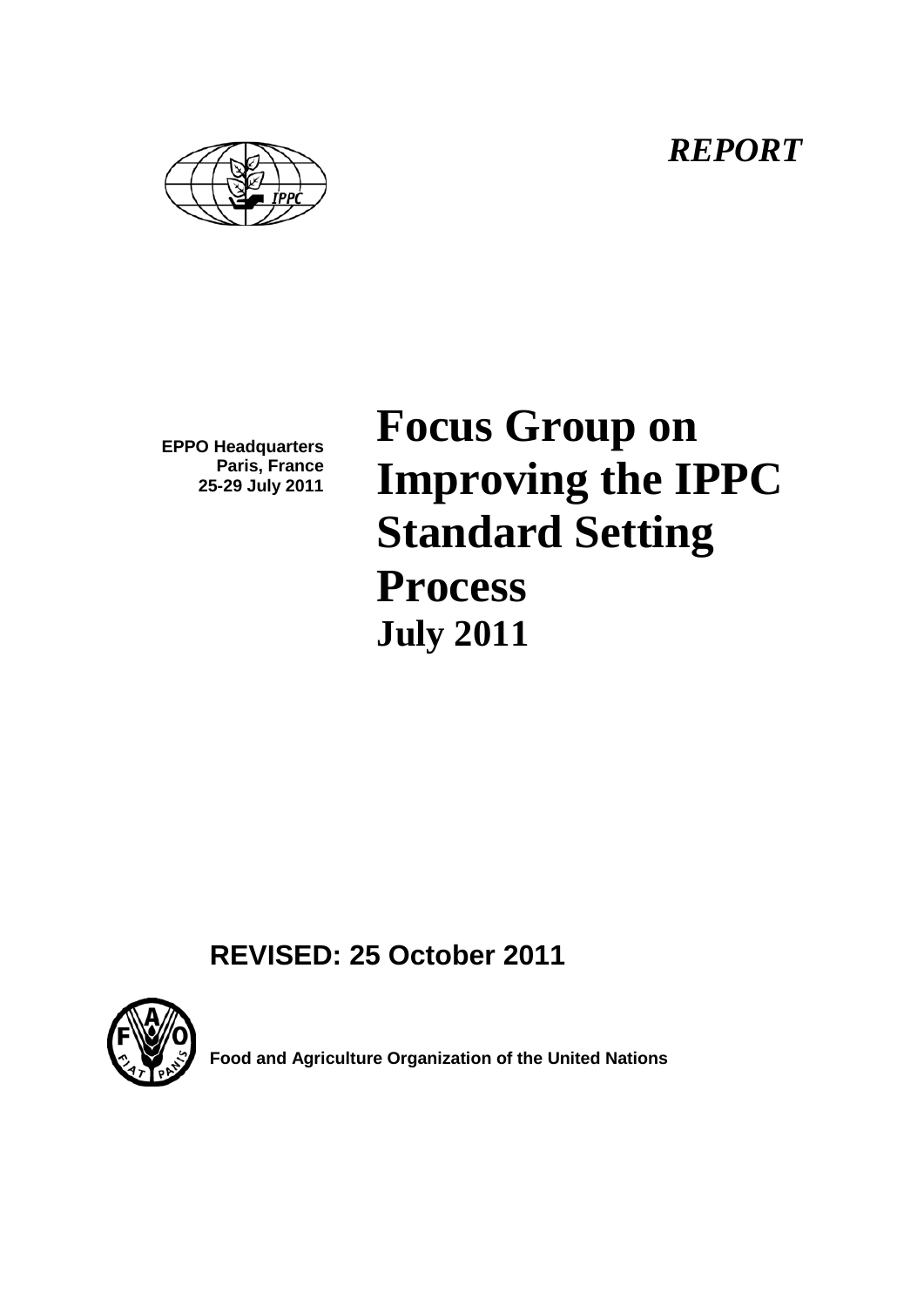The designations employed and the presentation of material in this information product do not imply the expression of any opinion whatsoever on the part of the Food and Agriculture Organization of the United Nations (FAO) concerning the legal or development status of any country, territory, city or area or of its authorities, or concerning the delimitation of its frontiers or boundaries. The mention of specific companies or products of manufacturers, whether or not these have been patented, does not imply that these have been endorsed or recommended by FAO in preference to others of a similar nature that are not mentioned.

The views expressed in this information product are those of the author(s) and do not necessarily reflect the views of FAO.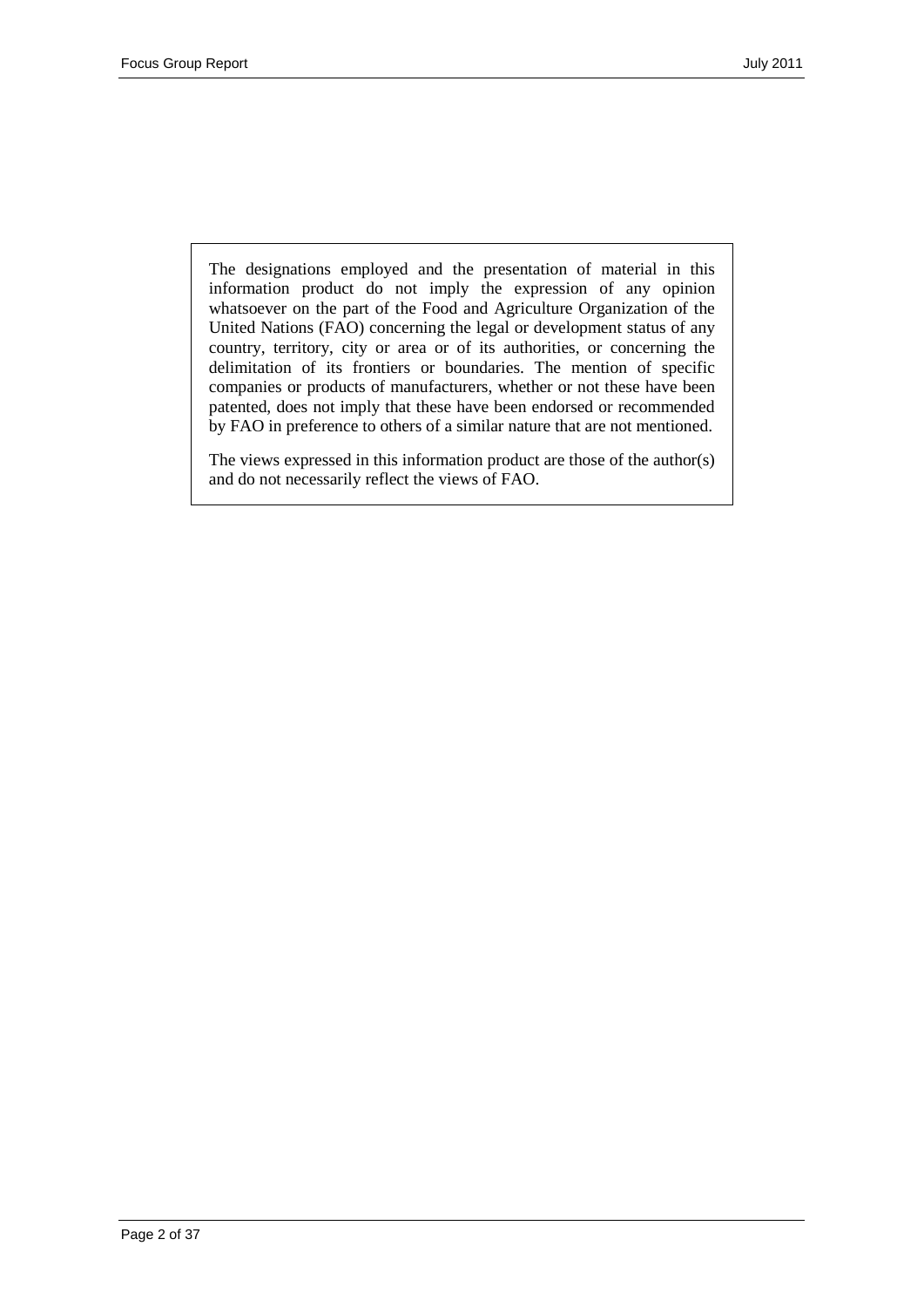# **TABLE OF CONTENTS**

| Task 1: Examine the Member Consultation process, in particular the member consultation period<br>ending 14 days prior to CPM. The group will also consider how to have a $2nd$ member            |  |
|--------------------------------------------------------------------------------------------------------------------------------------------------------------------------------------------------|--|
| Task 2: Re-examine and streamline the approval process for draft ISPMs under the special process                                                                                                 |  |
| Task 3: Examine new efficiencies and expedited ways of achieving standard setting work 12                                                                                                        |  |
| Look at other possibilities for improving and streamlining the IPPC Standard Setting Process 12<br>Standards Committee: Size, regional coordination, training, authorization and other<br>Voting |  |
|                                                                                                                                                                                                  |  |
|                                                                                                                                                                                                  |  |
|                                                                                                                                                                                                  |  |
| APPENDIX 4: Observations on standard setting in other international standard setting                                                                                                             |  |
|                                                                                                                                                                                                  |  |
|                                                                                                                                                                                                  |  |
|                                                                                                                                                                                                  |  |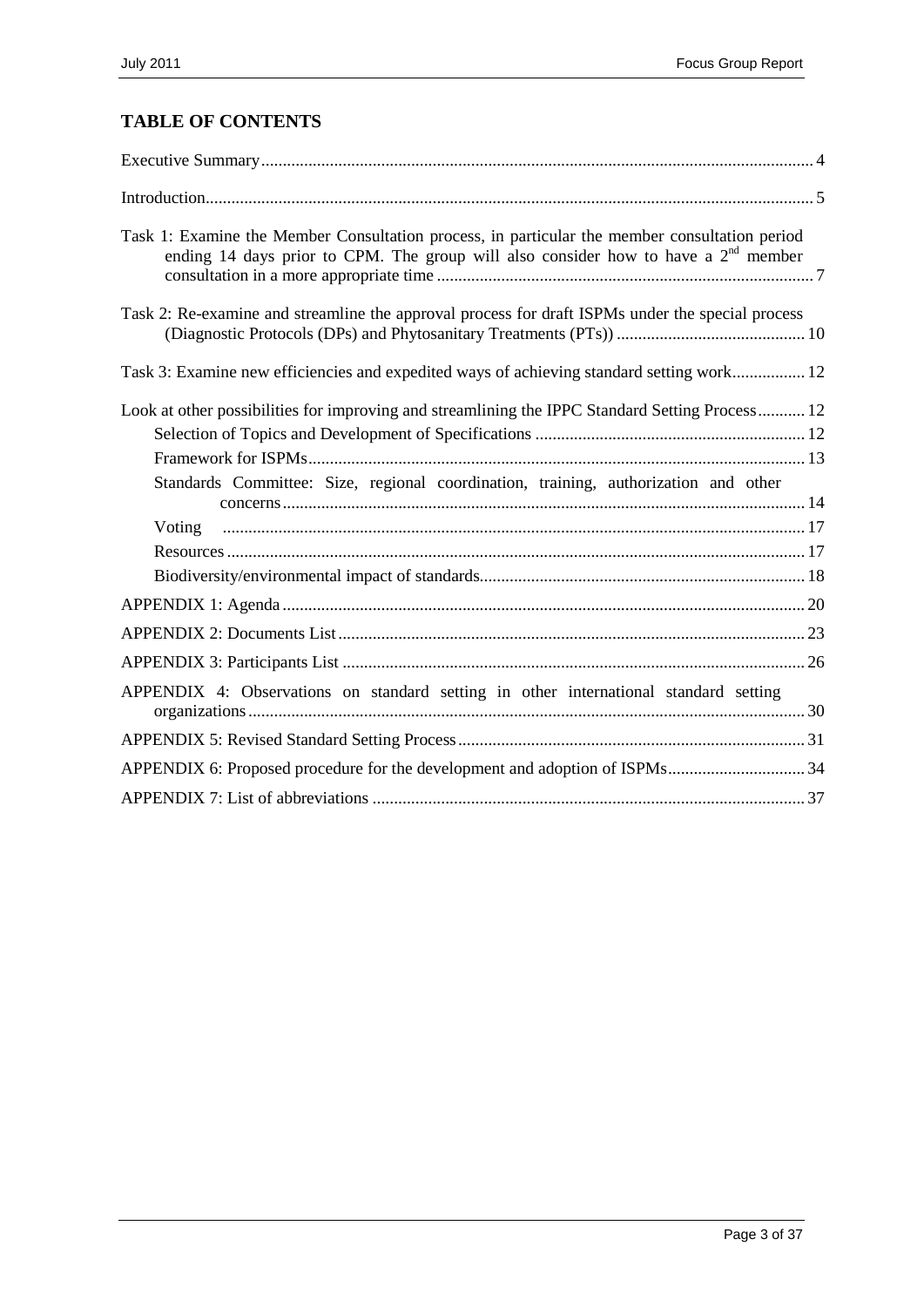# <span id="page-3-0"></span>**EXECUTIVE SUMMARY**

At its 6th session, the Commission on Phytosanitary Measures (CPM-6 (2011)) of the International Plant Protection Convention (IPPC) recognized the need to improve and streamline the process of adopting draft International Standards for Phytosanitary Measures. The CPM recognized that it would take many years for all topics on the List of topics for IPPC standards to be developed and adopted and that countries need diagnostic protocols and phytosanitary treatments urgently. The CPM proposed that the process be changed to accelerate the development of these diagnostic protocols and phytosanitary treatments.

The CPM also agreed that the member consultation process needs to be reconsidered; in particular the comments received 14 days prior to CPM meeting.

The Focus Group on Improving the IPPC Standard Setting Process met from 25-29 July 2011 in Paris, France. It discussed the standard setting process and concluded that current procedures provide a thorough, transparent and consensus-based standard setting process for general standards as well as diagnostic protocols and phytosanitary treatments. Many suggestions for improvements provided by previous focus groups are being implemented (such as the Online Comment System (OCS)). However, current practice shows that complications in roles and responsibilities, resources and decision-making result in result in potential compromises in quality output.

The Focus Group discussed ways of improving the IPPC standards setting process and received valuable input from representatives of other standards setting organizations: World Organisation for Animal Health (OIE), Codex Alimentarius and the non-governmental International Organization for Standardisation (ISO).

The report contains the conceptual issues discussed by the Focus Group and action-orientated recommendations. In particular, the Focus Group identified five key points to improve the current IPPC standard setting process (SSP):

- 1. The CPM should no longer draft text. All draft standards presented to the CPM for adoption are subject to formal objection only
- 2. There should be only one standards setting process, with modifications for technical standards (i.e. diagnostic protocols and phytosanitary treatments)
- 3. The CPM should delegate its authority to the SC to adopt DPs on its behalf. DPs adopted through this process would be attached to the report of the following Commission meeting and a record of their adoption noted in the SC report.
- 4. Specific recommendations on increasing the effectiveness and efficiency of the IPPC standards setting process, including more emphasis on regional coordination by assigning one SC member from each region as the regional coordinator
- 5. A Framework for Standards should be developed, to be carried out by a task force funded by extra budgetary resources.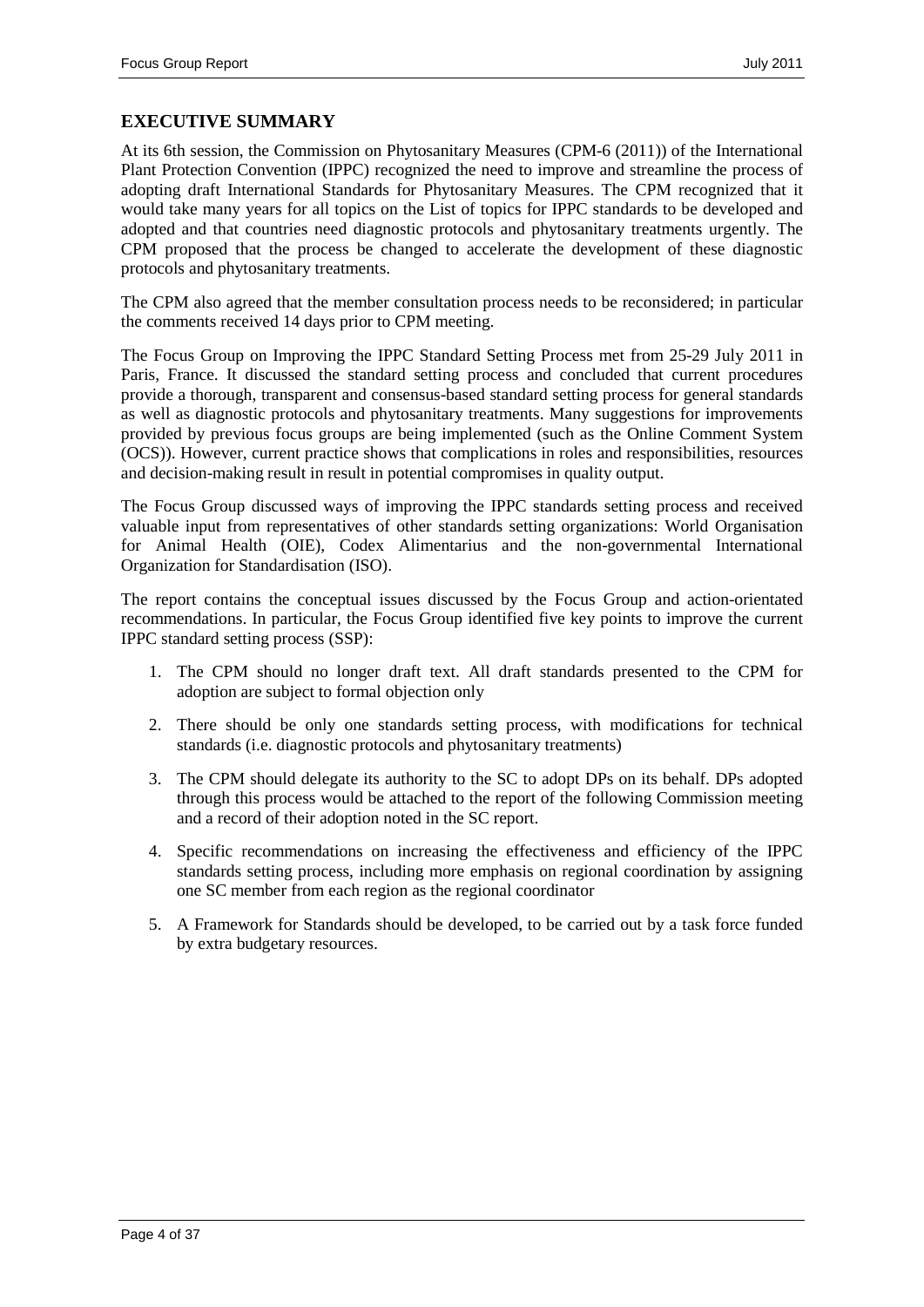# <span id="page-4-0"></span>**INTRODUCTION**

At its 6th session, the Commission on Phytosanitary Measures (CPM-6 (2011)) of the International Plant Protection Convention (IPPC) recognized the need to improve and streamline the process of adopting draft International Standards for Phytosanitary Measures (ISPM). The CPM recognized that it would take many years for all topics on standards on the List of topics for IPPC standards to be developed and adopted.

Countries need diagnostic protocols and phytosanitary treatments urgently. The CPM proposed that the process be changed to accelerate the development of these standards. It also agreed that the member consultation process needs to be reconsidered; in particular the urgent comments received 14 days prior to CPM. The CPM agreed to review the process of standard setting and asked the Standards Committee (SC) to discuss and outline the key points for a Focus Group meeting.

The Focus Group on Improving the IPPC Standard Setting Process (Focus Group) met from 25-29 July 2011 in Paris, France. The Focus Group consisted of a representative from each of the FAO regions including a representative from the Standards Committee and the Bureau, together with the IPPC Secretariat, a representative from the host, the organiser and three standard setting organizations (Codex, OIE and ISO) and two external consultants. Following the meeting, the Focus Group agreed to the report. The report will be submitted to CPM-7 (2012) with separate input from the CPM Bureau, the Informal Working Group on Strategic Planning and Technical Assistance (SPTA) and the SC. The European and Mediterranean Plant Protection Organization (EPPO) hosted the meeting at its Headquarters in Paris and Mr Ringolds Arnitis, Director General of EPPO, welcomed the group*.* Ms Rebecca Bech (North American representative) was appointed Chair and Ms Julia Rymer was appointed Rapporteur. After the group adopted the agenda (Appendix 1 to this report), the Secretariat gave an overview of the meeting documents (Appendix 2 to this report).

The participants (Appendix 3 to this report) provided summaries of the documents that reviewed procedures of the standard setting process and opinion papers by members and presentations on the standard setting process of the other international standard setting organizations. The consultants reflected on the performance, managerial and quality aspects of the standard setting process.

According the terms of reference (TOR), the tasks for the Focus Group were as follows:

- Task 1: Examine the Member Consultation process, in particular the member consultation period ending 14 days prior to CPM. The group will also consider how to have a second member consultation in a more appropriate time
- Task 2: Re-examine and streamline the approval process for draft ISPMs under the special process (Diagnostic Protocols (DPs) and Phytosanitary Treatments (PTs))
- Task 3: Examine new efficiencies and expedited ways of achieving standard setting work
- Look at any other possibilities for improving and streamlining the IPPC Standard Setting Process (SSP) not outlined above.

Based on these tasks, the Focus Group agreed the meeting objective was to propose the best possible practices, without limiting them to the current standard setting process and to current resources.

The IPPC Secretariat explained the IPPC SSP in detail. Representatives from other standard setting bodies explained their SPP and participated in the Focus Group discussions, shared their experiences and provided suggestions for improvement. These bodies were:

The two other standard setting bodies recognised under the WTO Agreement on the Application of Sanitary and Phytosanitary Measures: the World Organisation for Animal Health (OIE) and Codex Alimentarius (Codex). These two bodies, along with the IPPC, are known as the "Three Sisters"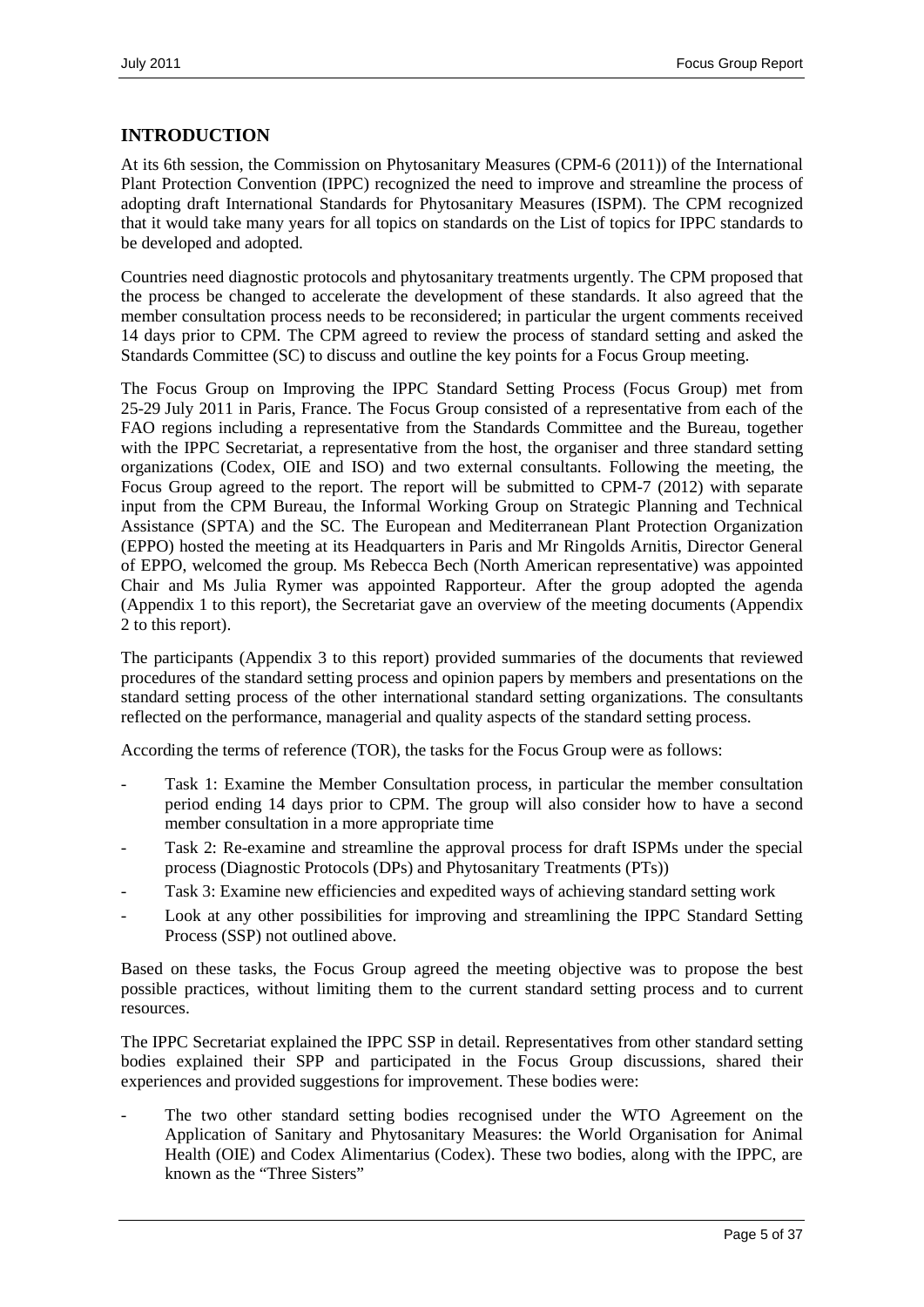The non-governmental International Organization for Standardization (ISO).

The Focus Group made a number of observations on the similarities and differences between the processes used by the different standards setting organizations that are outlined in Appendix 4 to this report.

The Focus Group considered the results of the external evaluation of the IPPC and recommendations made by previous IPPC focus groups on standards setting and other discussion documents prepared by Focus Group participants.

The Focus Group noted that, according to the TOR, the Focus Group recommendations would go to the SPTA and Bureau before being presented to the CPM. As the CPM had commissioned the Focus Group directly, the Focus Group strongly recommended that any comments from the SPTA and Bureau be presented as a separate paper, rather than changing the Focus Group report and recommendations.

The Focus Group agreed to some important considerations about its work that guided its discussions:

- Standards should be based on science, but the Focus Group acknowledged that practicalities could affect certain contracting parties or regions and, ultimately, decisions are made by the CPM.
- Resources are a major concern for the IPPC Secretariat and affect the standard setting process, but thoroughly addressing such issues was outside of the scope of the Focus Group. Any suggestions about resources raised in Focus Group discussions would be forwarded for further consideration to the group developing the IPPC resource mobilization strategy.
- To preserve the strengths of the IPPC SSP, the Focus Group based its recommendations on the existing processes and identified the areas that needed improvement and how to fix them, rather than completely redesigning the whole process.
- Transparency is an important aspect of standard setting and the IPPC Secretariat has been praised for the transparency of its standard setting process. However, the Focus Group noted the process could be more efficient. Increasing efficiency does not need to negate transparency, but the two should be better balanced.

Translation and interpretation are important to ensure participation by IPPC contracting parties and are part of the UN rules that govern FAO and the IPPC. While acknowledging the differences in the way the IPPC Secretariat and other standard setting organizations deal with languages, the Focus Group did not address any language issues.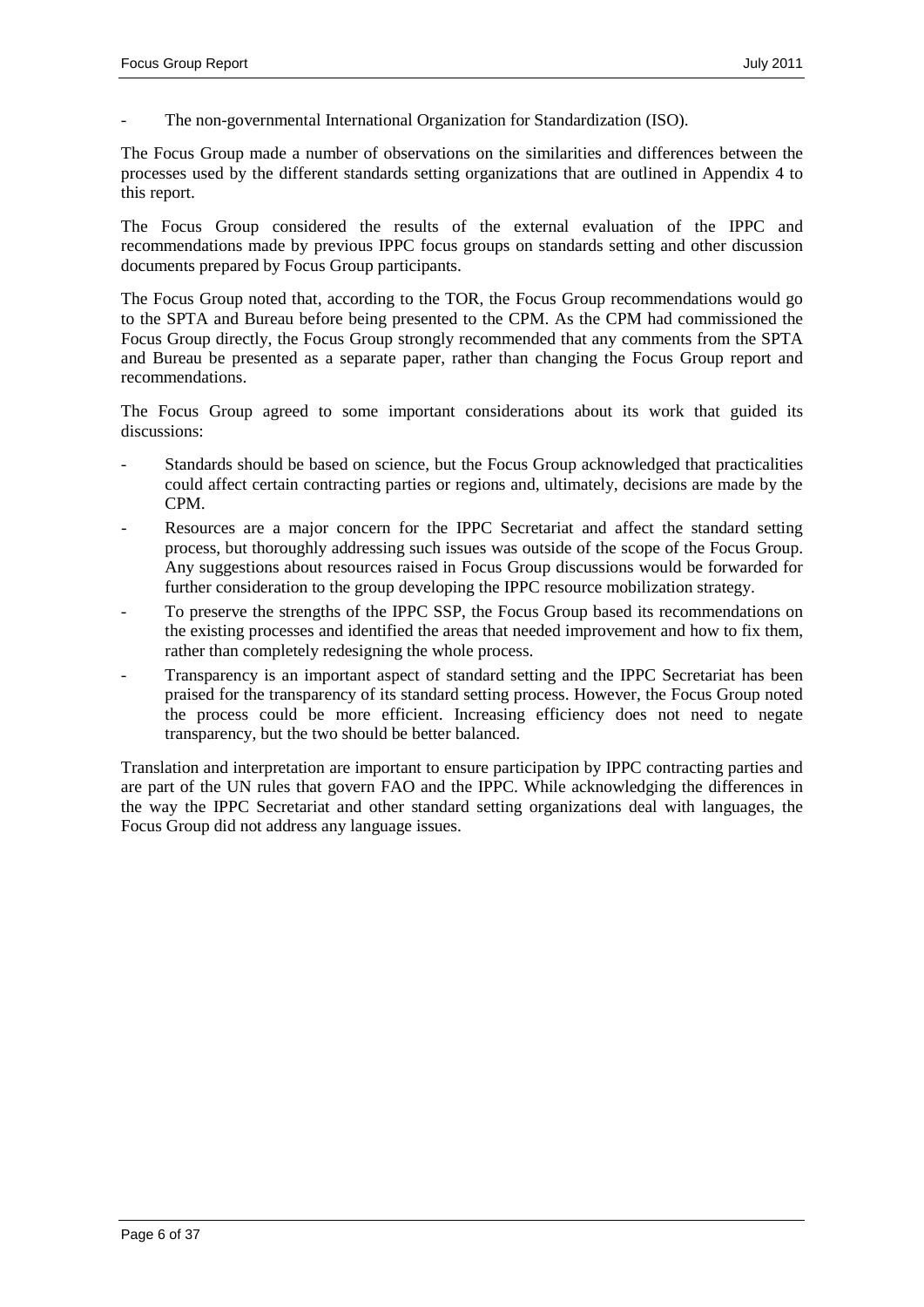# <span id="page-6-0"></span>**TASK 1: EXAMINE THE MEMBER CONSULTATION PROCESS, IN PARTICULAR THE MEMBER CONSULTATION PERIOD ENDING 14 DAYS**  PRIOR TO CPM. THE GROUP WILL ALSO CONSIDER HOW TO HAVE A 2<sup>ND</sup> **MEMBER CONSULTATION IN A MORE APPROPRIATE TIME**

The Focus Group discussed the impact that the existing member consultation period ending 14 days prior to the CPM meeting has on the meeting itself, the CPM subsidiary bodies (SC, Bureau, etc), Stewards, and the IPPC Secretariat. The Focus Group also discussed options for member consultation that could alleviate the challenges of dealing with comments received immediately prior to the CPM meeting. The group identified the following issues with the member consultation period prior to the CPM meeting:

- The existing member consultation period ending 14 days prior to the CPM meeting was designed to gain consensus on draft standards before the CPM meeting. However, some lastminute concerns, or prior concerns contracting parties thought had not been addressed, were being raised in the CPM plenary, causing the CPM to delay adoption or to attempt to edit or even rewrite the draft standard. The existing member consultation period ending 14 days prior to the CPM meeting was implemented to notify the Secretariat and the Steward of these concerns so they could be resolved in advance of the CPM plenary. However, contracting parties have raised even more concerns during this commenting period and there is insufficient time to properly address them.
- As a result, draft standards are modified in CPM evening sessions. However, not all delegations have the technical expertise available at the CPM meeting to address technical issues and discussions are mainly held in English, limiting participation from some members. These evening CPM drafting sessions use valuable meeting time and resources for editing draft standards rather than for substantive and strategic pest and phytosanitary issues. Without these evening drafting sessions, the Focus Group noted that the CPM participants could use this time for discussion of strategic issues or for valuable networking which would help in building understanding and trust between contracting parties.
- In addition, the Focus Group noted that drafting and editing standards is the responsibility of the SC and not the CPM.

The Focus Group discussed some potential causes for the increased number of comments submitted during the period just prior to CPM:

- Contracting parties may consider that their comments have not been addressed or they may not be aware of the reasons for not including the comments in previous member consultations of the draft standard.
- Although the Secretariat posts the SC-7 approved draft standards on the IPP restricted work area for review by NPPOs, RPPOs and SC, contracting parties submit very few comments to the SC members representing their region. The Focus Group noted this opportunity to review draft ISPMs may be under-utilized by contracting parties and RPPOs as they may not realise that they can raise concerns at this time.
- There has been insufficient regional coordination to ensure that SC members and Stewards are aware of the country and regional concerns about draft standards. In addition, there has been insufficient effort to inform countries and regions how concerns are being addressed.
- Some contracting parties felt that if they continued to insist their comments be addressed, they would be able to succeed in getting their comments incorporated due to the pressurized situation during the CPM evening sessions.
- It was thought that the OCS would help to alleviate the burden for the Secretariat in compiling comments and may allow more draft standards to be released for member consultation.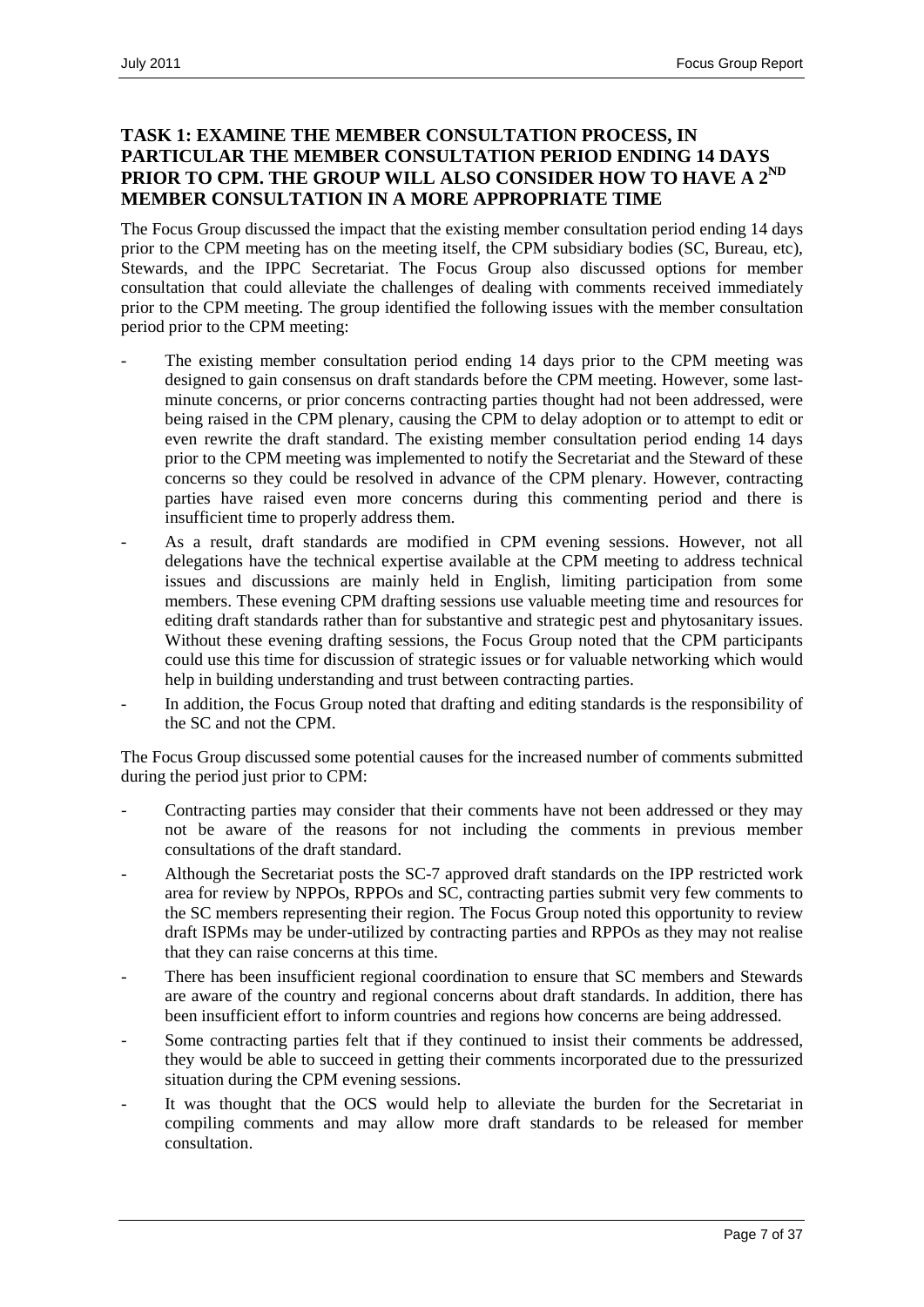Discussion regarding options for the consultation process included:

- Whether the best outcome for the IPPC SSP would be achieved by having contracting parties review drafts twice: once as a preliminary draft and again as a final draft.
- The process should be flexible enough to leave out the second comment or consultation period if it is not needed and to add additional consultation periods if they were needed.
- The belief that it would be helpful if comments were provided earlier in the IPPC SSP to avoid last-minute (prior to CPM) comments and to enable the SC to respond to concerns raised. The Focus Group strongly agreed that there should be no drafting of text at the CPM meeting and the CPM should simply approve the adoption of draft standards.
- That it was contracting parties' sovereign right not to accept a draft standard and there should be a way for members to raise serious last minute objections that would result in the draft not being adopted by the CPM. This would negate the need for lengthy discussion and redrafting at Commission meetings.

The Focus Group proposed that the IPPC SSP should be adjusted slightly:

- Instead of the consultation period prior to CPM, a period for consultation could be provided after the SC-7 has reviewed and revised the draft standard in response to member comments submitted during the 100 day member consultation.
- Contracting parties would have an appropriate amount of time to review the revised draft and submit comments to SC.
- This consultation period could be used for raising substantial concerns about the revised draft to be submitted to the SC via the IPPC Secretariat.
- The SC would review the concerns and, if they could be addressed, prepare the draft standard for adoption by CPM.
- If the concerns raised resulted in a major revision of the draft standard, the SC could send it for a second round of member consultation or for as many rounds as deemed necessary.
- Although draft standards are currently made available to NPPOs and RPPOs after the SC-7 has revised them, very few NPPOs and RPPOs are aware or utilize this opportunity to provide input.
- The consultation period prior to CPM would then be used by contracting parties to submit formal written objections on draft standards. These objections would need to be supported by a technical justification and guidance for improvements. Only formal written objections would stop adoption, with the receipt of a formal objection resulting in the draft standard not being considered for adoption by the CPM.

# **RECOMMENDATIONS**

To avoid the large volume of comments received prior to the existing member consultation period ending 14 days prior to the CPM meeting and to give CPM members appropriate opportunity to submit comments throughout the IPPC SSP, the Focus Group recommended that:

- 1. There should be no drafting of draft standards at the CPM meeting.
- 2. A consultation period should be added to the IPPC SSP after the initial member consultation, with CPM members having 60 days to review SC-7 approved draft standards and submit any substantial concerns to the SC via the IPPC Secretariat. The SC reviews the substantial concerns submitted, revises the draft standard accordingly and communicates its reasoning on addressing these concerns to CPM members.
- 3. All draft standards presented to CPM for adoption are subject to a formal objection only. If a contracting party has a formal objection, it submits it with the technical justification and suggestions for improvement to the Secretariat no later than 14 days prior to CPM. The draft standard will then not be considered for adoption by the CPM and returned to the SC.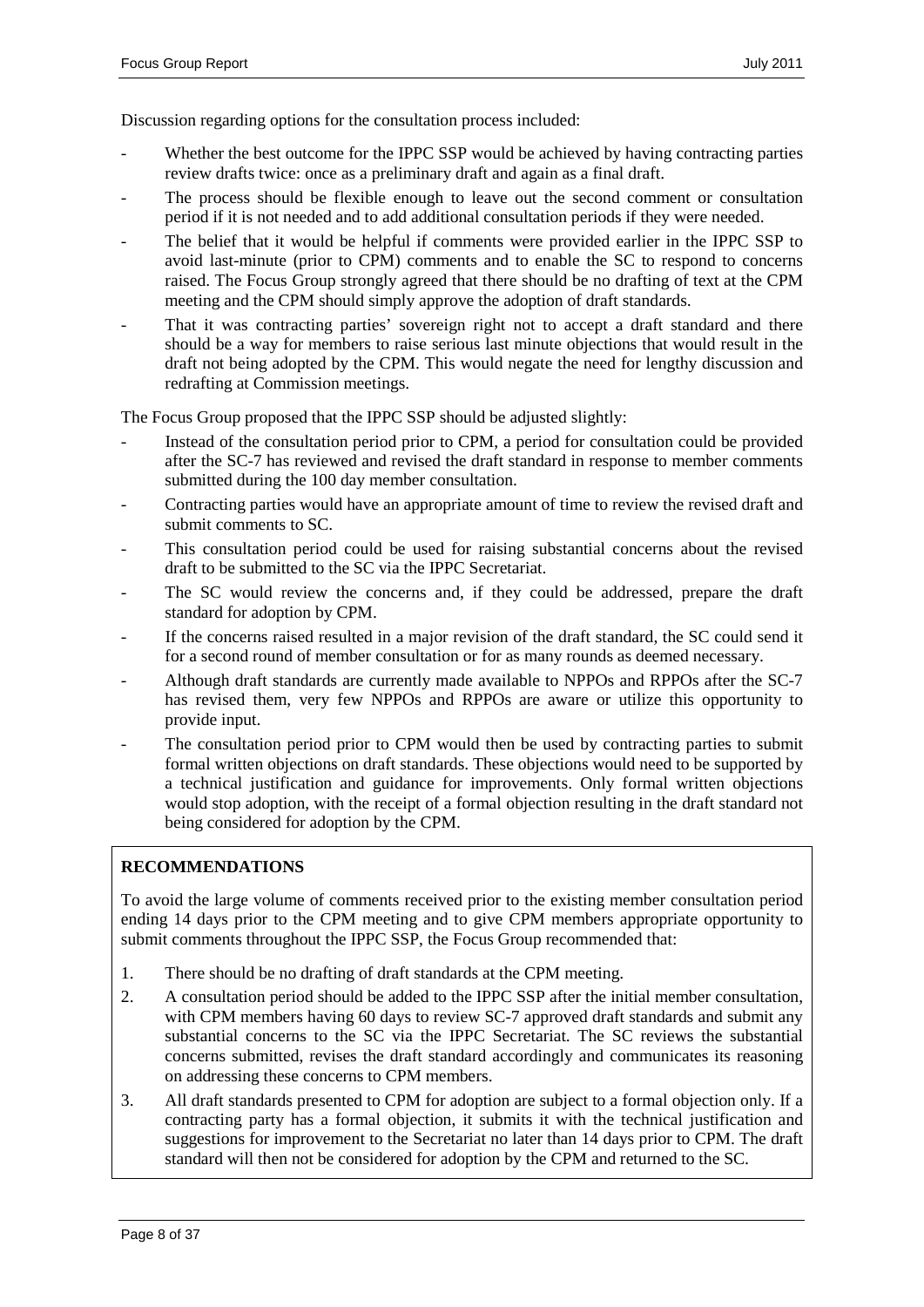- 4. If the draft ISPM had previously been included on the agenda of the CPM and was subjected to a formal objection, the SC decides whether to forward the draft ISPM to the CPM for a vote (i.e. not under the formal objection process).
- 5. These recommendations have been incorporated into a revised Annex 1 to the CPM Rules of Procedure (See Appendix 5 to this report) and will be submitted to the CPM-7 (2012) for consideration and possible adoption.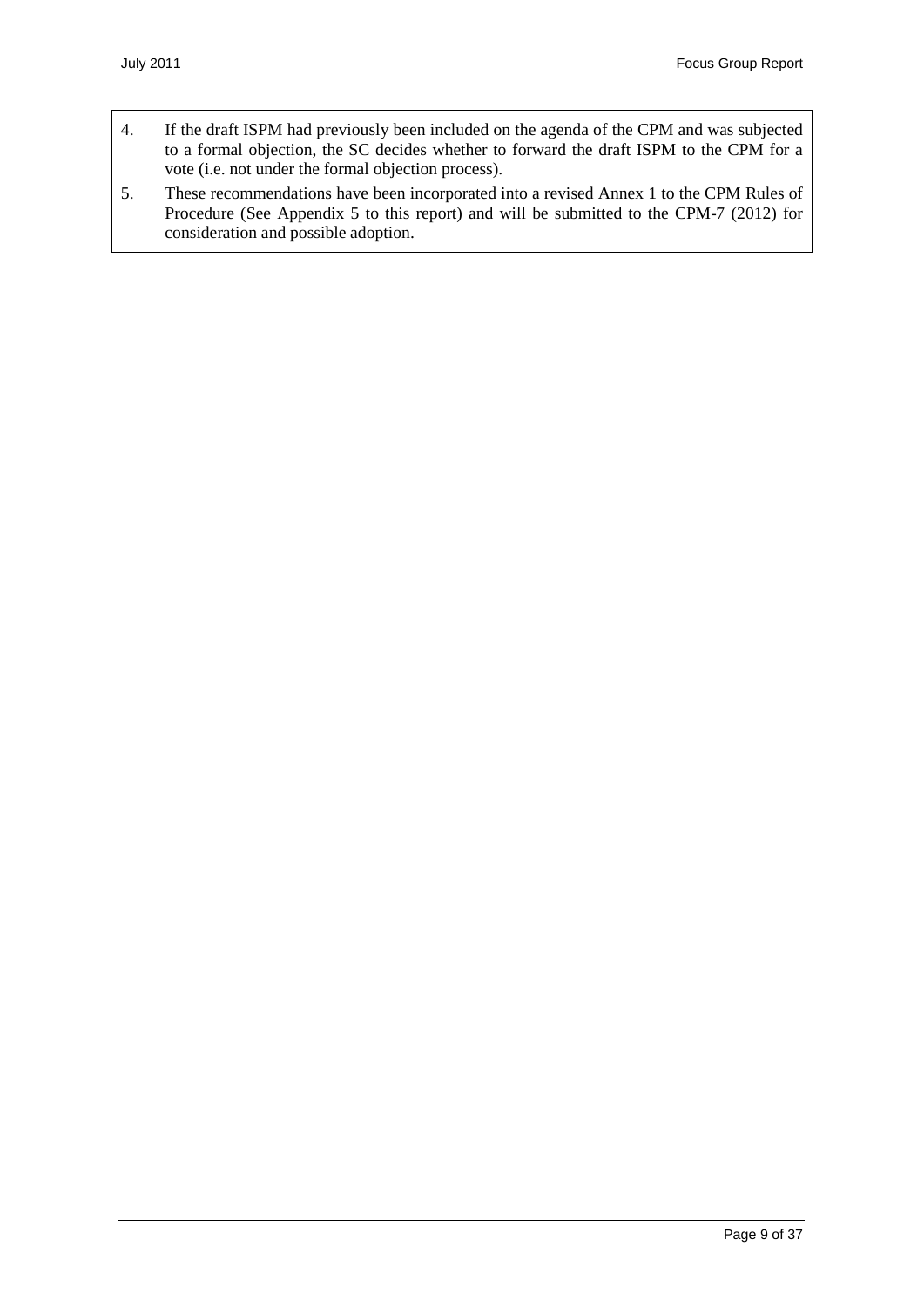# <span id="page-9-0"></span>**TASK 2: RE-EXAMINE AND STREAMLINE THE APPROVAL PROCESS FOR DRAFT ISPMS UNDER THE SPECIAL PROCESS (DIAGNOSTIC PROTOCOLS (DPS) AND PHYTOSANITARY TREATMENTS (PTS))**

General points of discussion included whether:

- There should be an expedited process for updating technical documents which would allow them to be updated as necessary.
- PTs and DPs should be adopted by the CPM or the SC should be the final approving body. The Focus Group noted that all official documents at other standard setting bodies are adopted at the highest level. Initially, the Focus Group considered that the DPs did not need to be adopted by the CPM. However, through further discussion it was agreed that DPs should be adopted by the CPM because they are valuable documents that help guide important phytosanitary work. The Focus Group then considered CPM giving authority to the SC to adopt DPs on its behalf.
- To continue a separate SSP (special process) for technical documents or a single process for all documents with some modifications for technical standards such as DPs and PTs, with other components of the special process (such as electronic decision making and having the technical panels resolve issues raised by member comments) remaining.
- Modification of technical documents should be done by the SC or by the technical panel.
- PTs should be adopted in the same way as diagnostic protocols. Some Focus Group representatives thought that they were similar to each other while others thought the PTs should be handled more like general ISPMs. PTs are different from DPs because they have more trade implications.
- DPs should continue to be included in the List of topics for IPPC standards.

It was noted that it would be helpful to speed up the process for adopting DPs and PTs when drafting for the first time and when updating them. In order to simplify the process, it was agreed that there should be only one IPPC SSP with slight modifications for technical standards.

The Focus Group agreed that PTs should continue to be adopted as in the current special process by the CPM without discussion, whereas DPs could be adopted by a more streamlined process.

The Focus Group agreed that DPs should be adopted by CPM because they are valuable documents that help guide important phytosanitary work and agreed the CPM should give authority to the SC to adopt DPs on its behalf.

### **RECOMMENDATIONS**

The Focus Group noted that, for technical standards, some of the current procedures in the special process function well (e.g. SC making decisions electronically and member comments resolved by the technical panel) and there was no need to change these. However, the Focus Group agreed that there would be benefits from changing some aspects of the process for DPs and recommended streamlining the process of approval of the DPs.

The Focus Group recommended that:

- 6. DPs are valuable documents that should be adopted by CPM.
- 7. PTs to continue to be adopted by CPM.
- 8. There should be a single IPPC standard setting process (flow chart (Appendix 6 to this report) and CPM Annex 1 Rules of Procedure (Appendix 5 to this report)). Specific technical standards (e.g. DPs, PTs) should follow this process, but the procedures currently used in the "special process" (such as electronic decision-making) should continue to apply. The following exceptions to the proposed IPPC standard setting process would apply: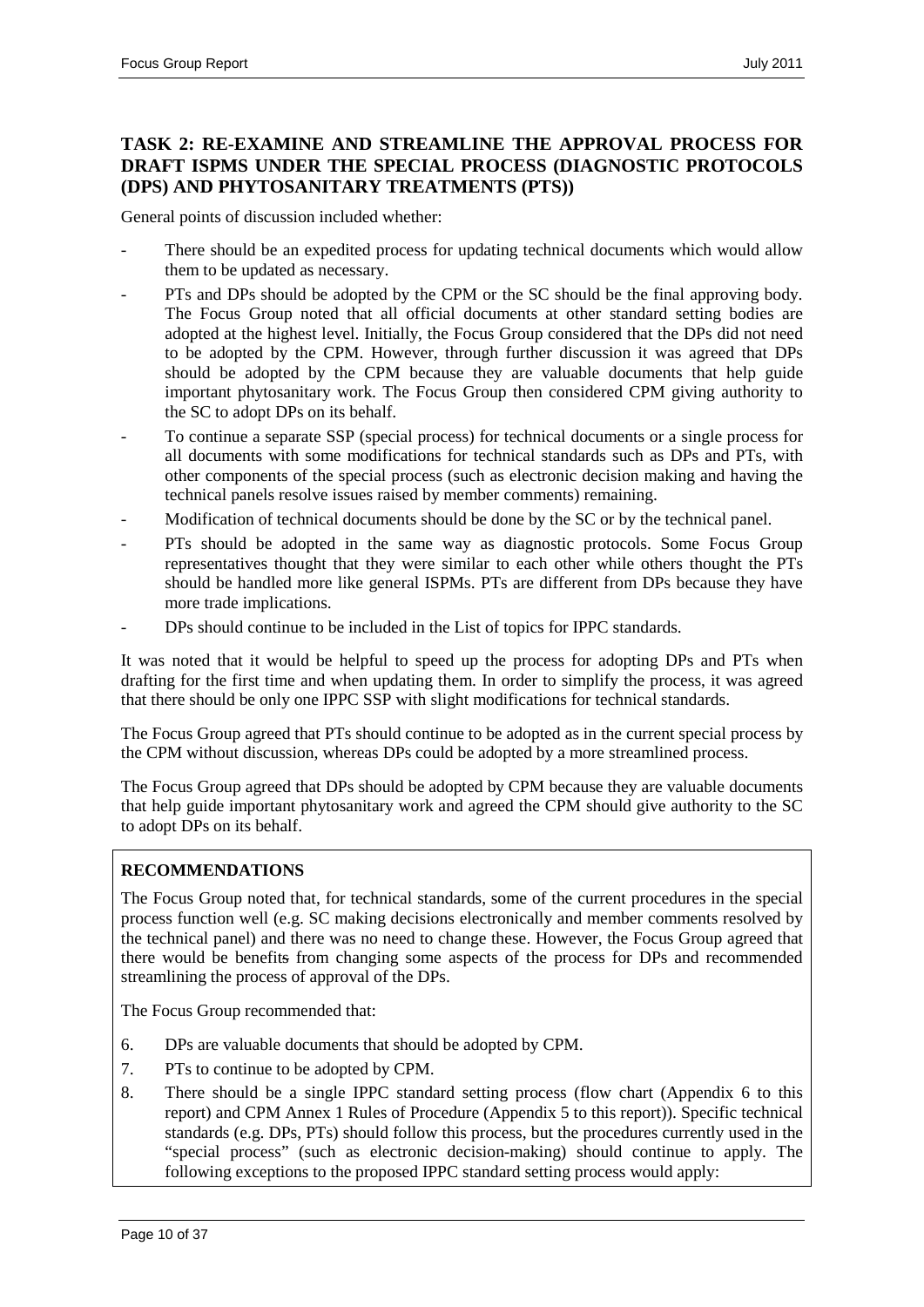- . Steps in the standard setting process are not restricted to any specific time of the year, although member consultation would be at defined times (e.g. January and July)
- The SC can make decisions electronically
- . Unlike other draft standards, DPs and PTs are not considered by the SC-7, but are considered and resolved by the relevant TP. The SC approves these by e-decision and as these DPs and PTs are not SC meeting documents, they are not made available to NPPOs and RPPOs.
- 9. DPs subject to a different adoption process (new procedure)
	- A. The CPM delegates its authority to the SC to adopt DPs on its behalf. The DP adoption process should be that once the SC approves the DP, it is posted publicly and contracting parties are notified<sup>[1](#page-10-0)</sup>. Contracting parties have four weeks to review the draft DP and submit a formal objection, if any. If no formal objection is received, the SC, on behalf of the CPM, adopts the DP. DPs adopted through this process would be attached to the report of the following CPM.
	- B. Alternative Option If the proposed SC adoption on behalf of the CPM is not agreed, the adoption process should be that the draft DP is adopted through submission to the CPM via the IPPC SSP or to contracting parties via electronic/written correspondence with a four week period for response. A formal objection would be required to stop adoption. If there were no formal objections, the DP would be adopted by the CPM outside the formal CPM meeting.
- 10. Procedures should be developed for the preferred option and would be applicable to DPs only.
- 11. When a technical revision is required for an adopted DP, the SC can approve the updates to adopted DPs via electronic means without going to the CPM. The SC can develop criteria for approving updates to adopted DPs. The updates will be posted as soon as the SC approves them.

<span id="page-10-0"></span><sup>&</sup>lt;sup>1</sup> For translation of DPs, members would follow the mechanism for requesting the translation for DPs into FAO languages posted on the IPP (https://www.ippc.int/index.php?id=1110995)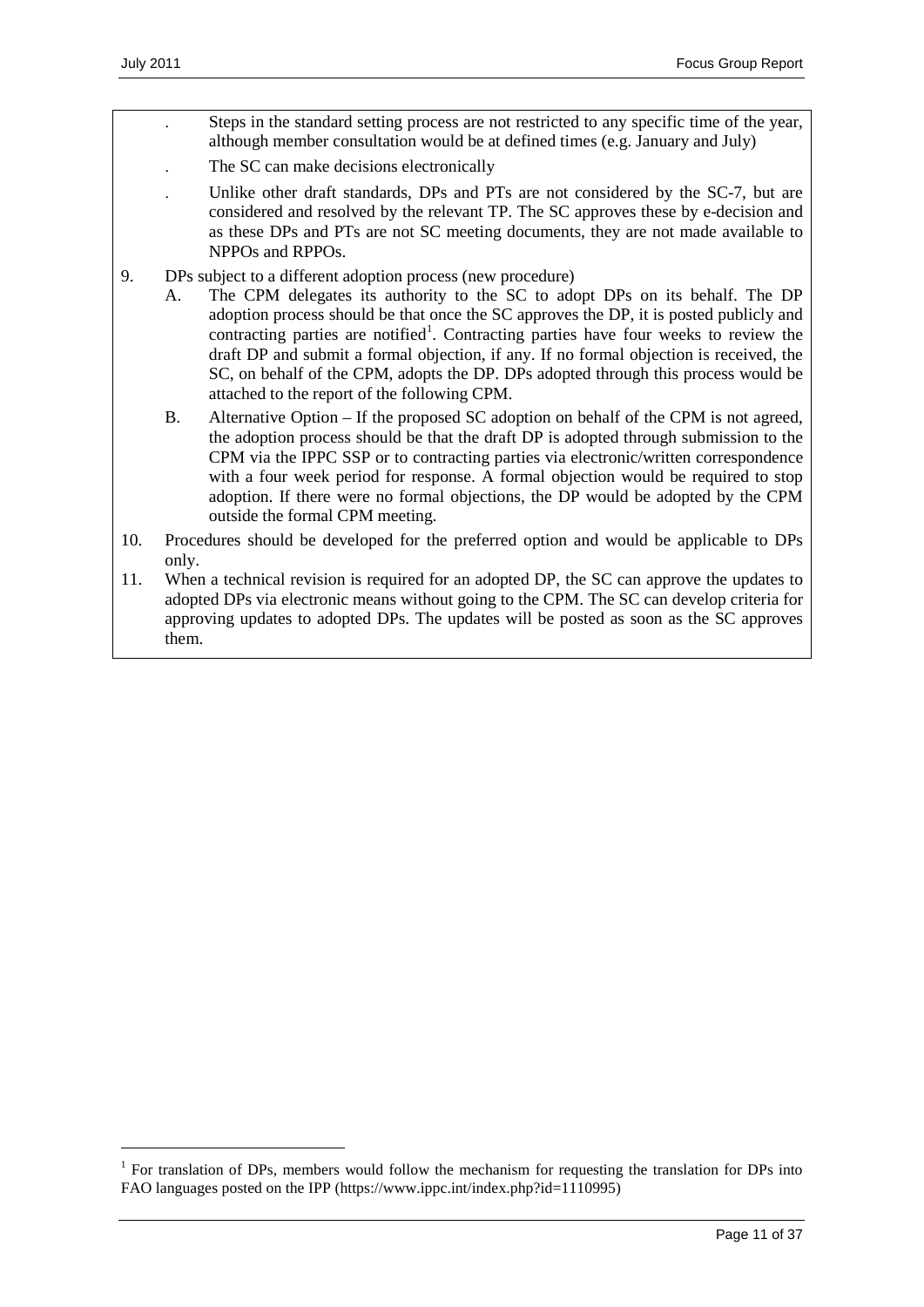# <span id="page-11-0"></span>**TASK 3: EXAMINE NEW EFFICIENCIES AND EXPEDITED WAYS OF ACHIEVING STANDARD SETTING WORK**

# <span id="page-11-1"></span>**LOOK AT OTHER POSSIBILITIES FOR IMPROVING AND STREAMLINING THE IPPC STANDARD SETTING PROCESS**

The Focus Group discussed ways of increasing efficiency and effectiveness, as well as time and resource management in the IPPC SSP. The Focus Group heard from OIE that it used different contact points in countries for different technical issues. The Focus Group noted that currently all communication with NPPOs is through the one official IPPC contact point. Often this contact point is a high-ranking government official who is not always experienced in handling technical issues and some of these issues may not reach the relevant officer quickly or effectively. There was discussion as to whether NPPOs should also nominate focal points to review standards, including DPs and PTs. The Focus Group did not recommend initiating alternative contact points because the authority rests with the contracting party and it needs to deal with any issues arising from the level/position of their contact point.

# <span id="page-11-2"></span>**Selection of Topics and Development of Specifications**

There was considerable discussion about how to better manage the list of topics and the work programme including:

- Aligning the List of topics for IPPC standards to the IPPC Strategic Framework, i.e. topics must fit the IPPC Strategic Framework to be approved by CPM
- To manage the current workload, it was proposed that the current List of topics for IPPC standards be aligned with the strategic plan
- Removing all the current List of topics for IPPC standards and requiring the resubmission of topics with complete documentation including the draft specification and literature review.
- That there should be a time constraint on how long a topic can stay on the list. If insufficient progress is made on the development of the standard, it should be removed from the queue or moved to low priority, i.e. have finite period to re-nominate and put into the 2-year cycle.
- Prioritization is considered a strategic tool. If the List of topics for IPPC standards is too long, other less strategic criteria might be applied to make decisions on priority, such as resources or availability of expertise for a topic.
- Adopting the List of topics for IPPC standards recently revised by the SC at its May 2011 meeting. This list of topics deletes some of the topics and ranks the rest according to IPPC strategic priorities, with 1 being the highest priority and 4 being the lowest priority.
- Not adding new topics for standards until the backlog is addressed.
- Priorities for the development of draft standards should be more realistic with the CPM setting the overall direction and determining the numbers of draft standards that can be developed. It was discussed whether all the topics on the list of topics are necessary and if the focus should be more on the conceptual standards and less on the commodity standards. The conceptual standards should help address trade issues.
- Adhere to the procedures that are part of the IPPC SSP and the draft standards should move more efficiently through: the SC should do less drafting and more reviewing and facilitating expert drafting groups (expert selection, reviewing specifications) and communication with RPPOs

The IPPC Secretariat informed the Focus Group that there was a misconception as to the backlog of the List of topics for IPPC standards, stating that there were only 3 approved specifications (excluding those worked on by technical panels). For example there were 25 topics for expert working groups, 11 of which were drafted; the Technical Panel on Pest Free Areas and Systems Approaches for Fruit Flies (TPFF) had 4 topics (3 drafted); the Technical Panel on Forest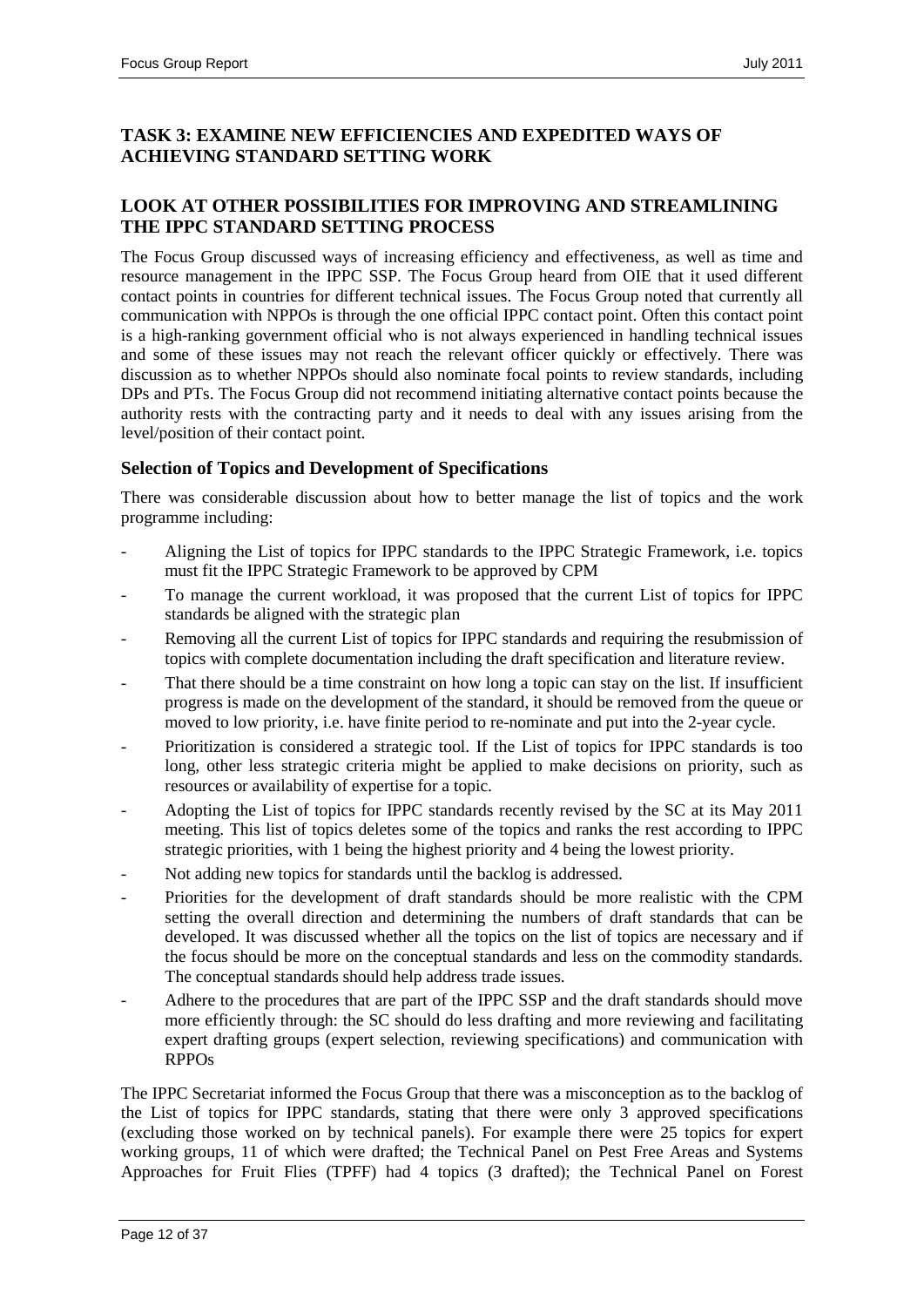Quarantine (TPFQ) had 7 topics (4 drafted); the Technical Panel on the Glossary (TPG) had 36 topics/terms (6 drafted); the Technical Panel on Diagnostic Protocols (TPDP) had 31 protocols (25 drafted or being drafted); and the Technical Panel on Phytosanitary Treatments (TPPT) had 4 topics, 28 treatments (10 drafted). Information on the reprioritisation of the topics by the SC was provided and discussed.

As a result of this information, the Focus Group refocused its discussions on what other changes to this part of the process would help expedite the development of ISPMs. Specifics discussed included:

- gaining more contracting party and regional support and involvement from the start, with topics given a higher priority when supported by more than one country and/or RPPO (having support from a minimum of two or three regions was discussed), noting that this support should be indicated on the submission form
- requiring a draft specification to be included when a topic was submitted in response to the biennial call for topics, which would reduce the development time by about six months and allow proposals to be more easily assessed for their relevance and feasibility
- that a literature review should be submitted with proposals for a new topics
- when the specification was adequate and the CPM approved the topic, the SC could review the draft specification immediately and approve it for member consultation sooner
- when possible, the submitter should identify resources for the development of the standard. It was noted that as part of the Codex SSP, members provided much of the support to help representatives from developing countries participate in the SSP. By having the submitter identify resources, it may help secure the timely development and adoption of a standard (i.e. the Codex approach of having members sponsor the development of standards)
- The IPPC Strategic Framework should be used as the basis for determining which submitted topics should be included on the List of topics for IPPC standards. As a result, submitted topics would no longer be reviewed by the SPTA
- It was noted that SC would be involved in the development of an IPPC Strategic plan for standard setting.

# **RECOMMENDATIONS**

The Focus Group discussed a range of issues relating to the submission of topics in response to the biennial call for topics. It concluded that improvements would assist in the faster development of standards. The Focus Group recommended that:

- 12. A draft specification and literature review must be included with the topic submission.
- 13. To indicate a broader need for the proposed topic, submitters would be encouraged to gain support from other NPPOs and/or regions
- 14. If possible, the submitter of the topic should identify resources for the development of the proposed standard
- 15. The SC should use the IPPC Strategic Framework when reviewing submissions of topics. As a result, the submitted topics will no longer be presented to the SPTA
- 16. The SC should endeavour to submit draft specifications for member consultation immediately after new topics have been added to the List of topics for IPPC standards by the CPM

### <span id="page-12-0"></span>**Framework for ISPMs**

The OIE and Codex are older organisations and have more structure to their framework of standards. They group their standards by categories and then organize their work and organizational structures around those categories. Currently, the number of IPPC standards is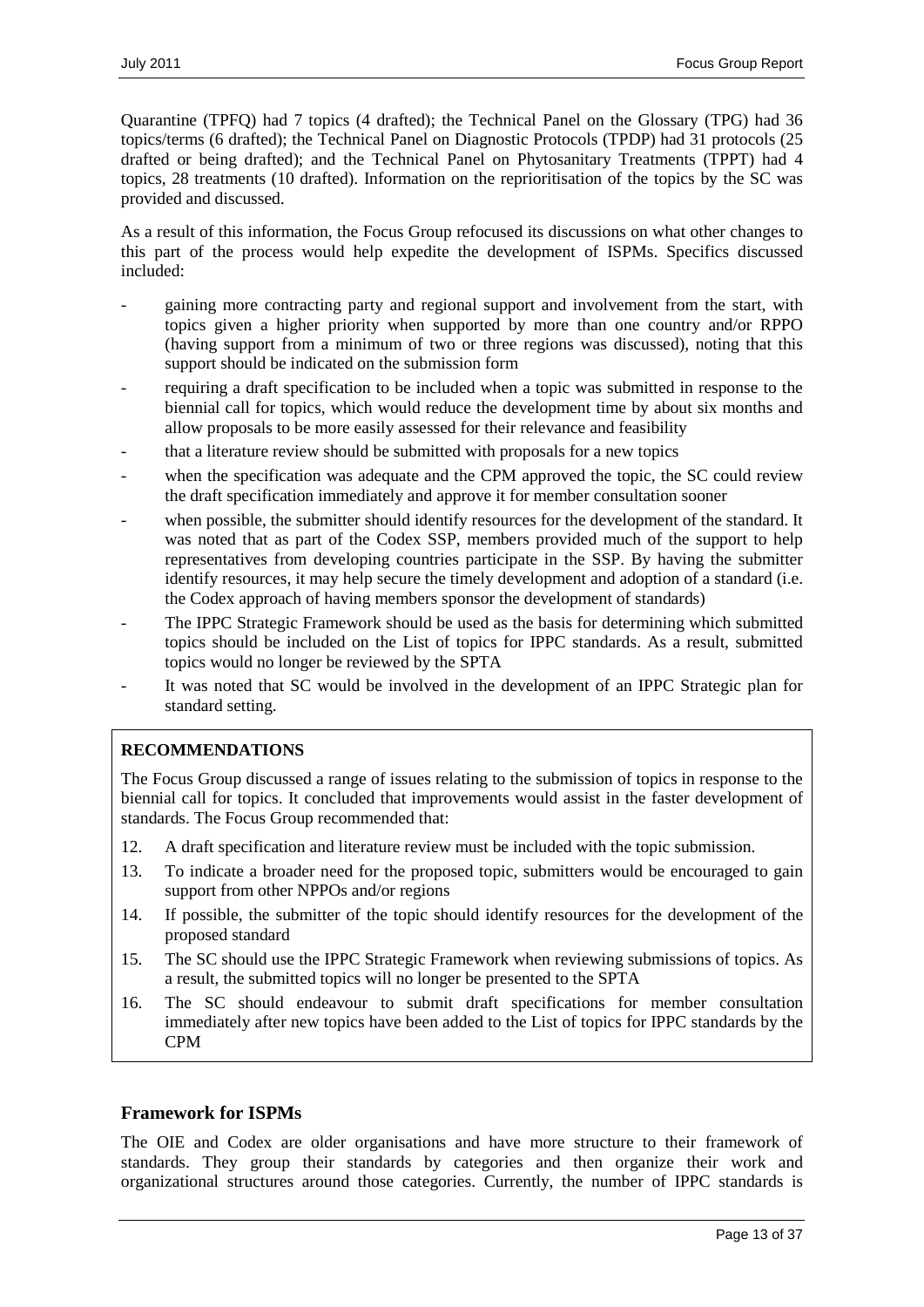relatively small, but as numbers increase it will become more difficult to publish and use standards. It would also be more difficult to reorganise them. It was suggested that now is an appropriate time for the IPPC to develop a similar type of framework and that this would allow the possibility of organizing standards setting around it. The Focus Group identified that as the IPPC moves towards increasing commodity and pest-based standards, a framework for the standards would become essential.

The development of a framework could be expected, among other things, to help focus priorities, identify gaps in coverage of standards and needs in capacity development, to facilitate adoption or sponsorship of technical drafting groups and to identify linkages to associated areas like biodiversity, food security and trade.

The Focus Group considered that standards could be organized into a framework in a number of different ways for example based on Strategic Objectives or commodities. The framework previously proposed by Mr John Hedley (New Zealand) was one of a number of models that could be used. The development of a framework of standards could be an important step in the evolution of the IPPC and the Focus Group felt a framework should be developed by a task force.

As the Framework was developed and if additional technical groups were formed, the Focus Group noted that the roles of the SC might need to change. However, the current role of the SC in oversight and consistency of standards would still be required in some form.

# **RECOMMENDATIONS**

The Focus Group noted that standards could be organized into a framework in a number of different ways and considered that as the IPPC moves towards increasing commodity and pestbased standards, a Framework for Standards would become essential. The Focus Group recommended that:

17. A task force be formed to develop a Framework for Standards, funded by extra budgetary funds.

### <span id="page-13-0"></span>**Standards Committee: Size, regional coordination, training, authorization and other concerns**

### *General issues*

The Focus Group discussed the following points regarding the SC and the role of SC members:

- Standards cover a very broad area of topics, which makes it difficult for the SC to have sufficient expertise to review all draft standards.
- There may be conflicts resulting from the limited pool of experts on the SC who are often also members of the expert drafting groups. This makes it difficult to separate the roles of drafting, reviewing and revising.
- The workload of a Steward is high and there is a need for a broad (global) overview of some issues. It was thought that if the Steward had assistance it would be beneficial and may be an opportunity to provide developmental opportunities for potential SC replacement members. The Focus Group discussed the possibility of having a Steward and two assistants for each draft standard. The assistants could be from outside the SC, such as potential replacement members, ex-SC members or technical panel members.
- Moving the dates of SC meetings to allow the change in the dates of member consultation on draft standards.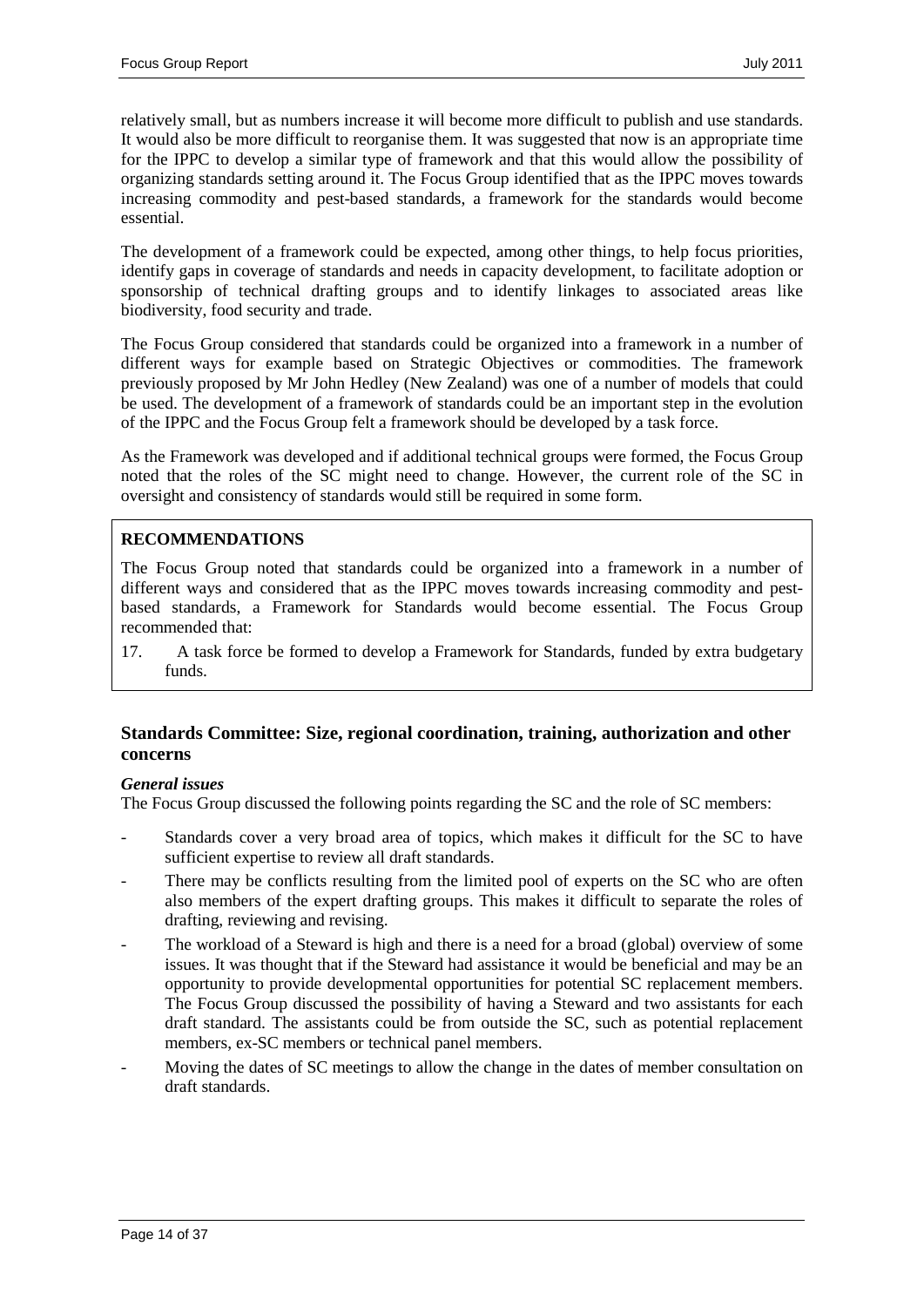### **RECOMMENDATIONS**

The Focus Group noted the heavy workload of Stewards of the draft standards and the need for a global perspective. It was also considered important to provide developmental opportunities for potential SC replacement members. The Focus Group recommended that:

18. The SC assign a lead Steward and two assistants (these two assistants could be from outside the SC, such as potential replacement members, ex-SC members or technical panel members) for each topic.

### *Structure of SC*

There was discussion on whether to reduce the size of the SC or whether some tasks of the SC could be transferred to technical committees. For example, the SC could be reorganized into three or more committees covering different aspects such as General, PTs, and DPs. It was noted that additional technical panels might be necessary to cover the scope of the work and if this was to be implemented, technical panels may need to have more regional representation.

However, discussion focused on the differing roles of the experts on the technical panels and those on the SC. It was considered that SC did not add much technical input to DPs and PTs, but it provided oversight of the work of the technical panels and helped ensure consistency in standards.

It was recognised that the SC might need to change in the future, for example, as confidence in the development of technical standards increased, and depending on the outcome of a task force on a framework for standards.

### *Membership*

Currently, the SC works as two groups. The SC ensures there is equitable member representation at consideration of draft standards, while the SC-7 carries out detailed review of member comments and the consequence revision of draft standards in response to these comments. Nevertheless, all current tasks given to the SC put an increased burden on the SC members and the resources of the IPPC. Points considered included:

- It was felt that fair member representation is important but that the full SC and SC-7 are not always efficient in carrying out their work.
- One suggestion was to transition to a smaller SC by having a core of fourteen members of the SC (2 per region) and the remaining members would consist of the regional coordinators (one for each region) and future replacement members who were part of the SC as a training programme.
- Another suggestion was that the SC consisted of 2 members per region
- It was recognized that by having 25-member SC, there were enough people to be Stewards.
- All new members of the SC should receive training which should include clarity of expectations for SC members in the IPPC SSP, and could include mentoring of trainees by experienced SC members. The Focus Group discussed asking the CPM to request the SC to develop guidance to help develop the capacity of new SC members.

When the Focus Group discussed the possibility of having a smaller SC, it was acknowledged that smaller groups could work more efficiently than larger groups, but also it was important to ensure appropriate regional representation. The Focus Group did not reach agreement on reducing the size of the SC, but agreed that the size of the SC in relation to the tasks assigned should be considered by the CPM.

### *Expertise*

Expertise of SC members was discussed. Some points in the discussion were:

Loss of expertise when SC members finish their term and the need for continuity and renewal. The Focus Group agreed that it is best to have SC members who have overlapping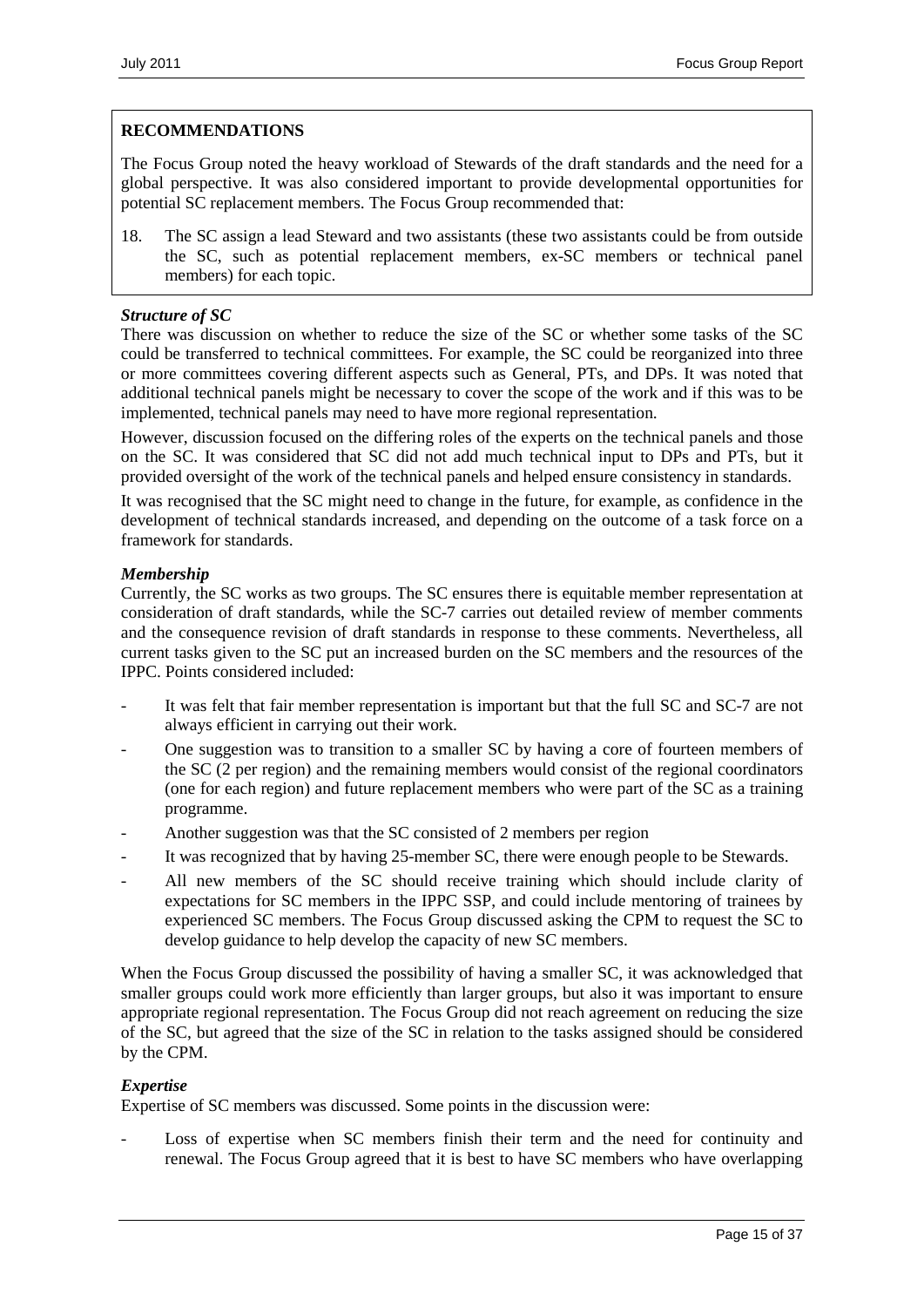3-year terms so that everyone does not leave at once and there are always experienced members on the committee

- Have a selection process for SC members at the regional level and formalize the process for selection of members based on competence
- New SC members should be given training to provide clarity of expectations in the IPPC SSP for SC members, such as mentoring by experienced SC members
- Need to ensure that selections of members of expert working groups and technical panels are always based on expertise and ability and not based on regional considerations
- Continue with the statement of commitment form, which is to be completed prior to nomination to the SC, technical panels, expert working groups, etc. This form is signed by the nominee to indicate the recognition of time demands. Due to the considerable demands on the time of SC members and experts, the statement of commitment should be modified to include a place for the supervisor of the nominee to counter-sign to help ensure that the supervisor is aware of the time demands and allows their staff member adequate time to be dedicated to the IPPC work.

### *Regional coordination*

The Focus Group acknowledged that while having standard setting expertise on the SC, it was also important to have SC members who were able to deal with regional issues and facilitate regional coordination. The following was discussed:

- One of the SC members from each region should work with CPM members in their region. They should understand how to interface with participants at the annual regional workshops ensuring CPM members know what each draft standard covers and what the implications of the standard would be. These SC members should play a more active role in the consultation process. They would need to understand regional concerns and present them to the SC and the Stewards for specific draft standards.
- Regional coordinators (RC) should work with members to ensure proper understanding and use of the IPPC SSP, including proper representation and coordination in regions. They should provide more explanation for CPM members at the consultation stage, such as why a standard differed from its specification, so as to maximize understanding and minimize comments. This would improve involvement by the regions. They should also send comments to the regional members after the SC-7 draft has been posted.
- The SC should develop guidance for RCs and produce a proposal for funding (liaise with the IPPC Implementation Review and Support System (IRSS), etc., to develop funding proposal). This should include proposals for additional training and developing the capacity of SC members. Designated SC members should be coordinating the movement of information within a region as it would be helpful to ensure that issues are raised. By putting more emphasis on regional coordination, this may resolve issues among countries and help build trust among countries in the same region. In addition, the RC should be working with members in their region to build capacity for commenting on draft standards and implementing adopted standards
- As part of the TOR, some members would be asked to mentor other members from developing countries.

### *Editing of draft standards*

The Focus Group discussed the need for support to help ensure drafts are of an appropriate quality and to provide editorial assistance for the Stewards of the draft standards. The Secretariat employs a professional editor for editing drafts. The Focus Group felt that there should be a more concerted effort to help Stewards with editing and for CPM to support the SC in producing quality drafts.

There was discussion on having a team of people nominated by CPM members who are experts in technical writing to oversee the editing of all standards. This team would also have overlapping terms to help ensure continuity.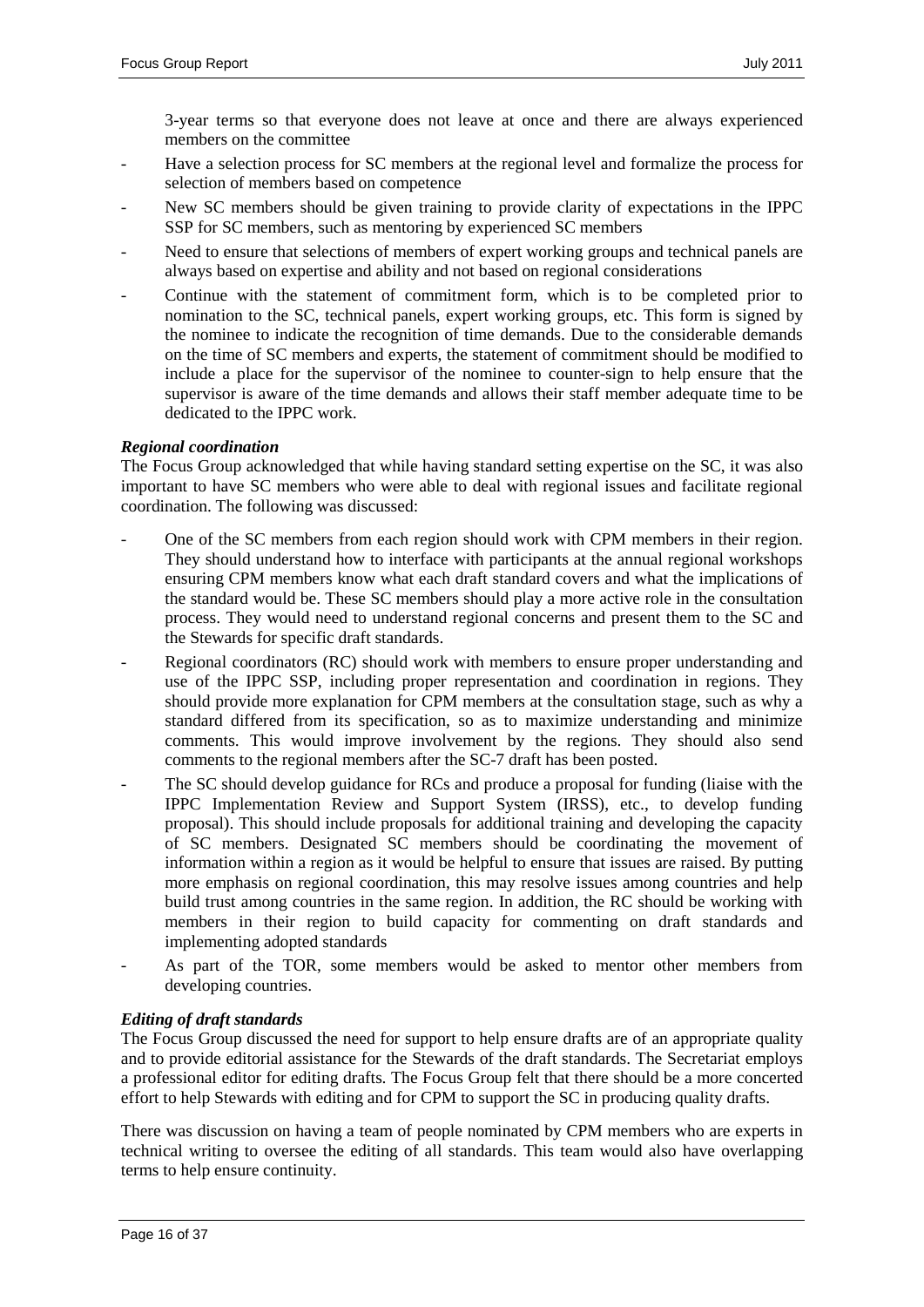The Focus Group agreed that it would be beneficial for Stewards and the SC if an editorial team was created to contribute to quality assurance of draft standards by reviewing the draft standards. Further discussion determined that this editorial team should be selected by the SC and be composed of 3-4 experts nominated by CPM members, including a non-native English speaker working on documents in English. A minimum of a three year commitment would be required, but longer preferred. This team would work virtually with the Stewards and IPPC Secretariat.

## **RECOMMENDATIONS**

The Focus Group discussed many issues associated with the size and function of the SC. The Focus Group did not agree to recommend reducing the size of the SC. Resulting from these discussions, the Focus Group recommended that:

- 19. The CPM discusses the size of the SC membership, taking into account the balance between efficiency of working and regional representation
- 20. The CPM request the SC be tasked to develop guidance for developing the capacity of new SC members, such as mentoring.
- 21. The CPM request the SC to assign one regional coordinator (RC) (who is a current SC Member) from each region to represent the views of the region and who could assist with regional coordination on concerns with draft standards
- 22. The SC to develop guidance for RCs and produce a proposal for funding (liaise with IRSS, etc., to develop funding proposal). This should include how to interface with regional workshops reviewing draft ISPMs and include proposals for additional training and capacity development of SC members
- 23. The Statement of Commitment for the SC members should be modified to include a field to be countersigned by the nominees' supervisor to acknowledge the time requirements of the role
- 24. An editorial team should be created to help improve the quality of drafts. This editorial team should be selected by the SC and should be composed of 3-4 experts nominated by NPPOs or RPPOs, with expertise in technical writing and including a non-native English speaker, working on documents in English. A minimum of a three year commitment would be required, but longer preferred. This team would work virtually with the Stewards and the IPPC Secretariat
- 25. The SC, in the selection of experts, should focus on the expertise of the candidates rather than regional considerations
- 26. The CPM should allow, and the regions should encourage, staggering the terms of SC membership to ensure continuity of expertise. The SC should also consider this same principle for other groups working under the SC.

### <span id="page-16-0"></span>**Voting**

The Focus Group discussed the issue of voting by both the SC to finalise a draft to go to CPM and by the CPM if no consensus is achieved. The Focus Group noted that voting is already allowed for in the rules of procedure of the CPM and that it had been used only once. The Focus Group also noted the discussion from the other standard setting bodies on the use of voting to move drafts through the IPPC SSP. OIE often uses a voting process to determine if standards should move forward and used it especially when standards are controversial. Codex, on the other hand, uses voting in exceptional cases and relies almost entirely on consensus.

There was no agreement to recommend a change to the rules and practices on voting in the IPPC standard setting process.

### <span id="page-16-1"></span>**Resources**

Ideas for increasing the revenue and reducing expenditures for IPPC included: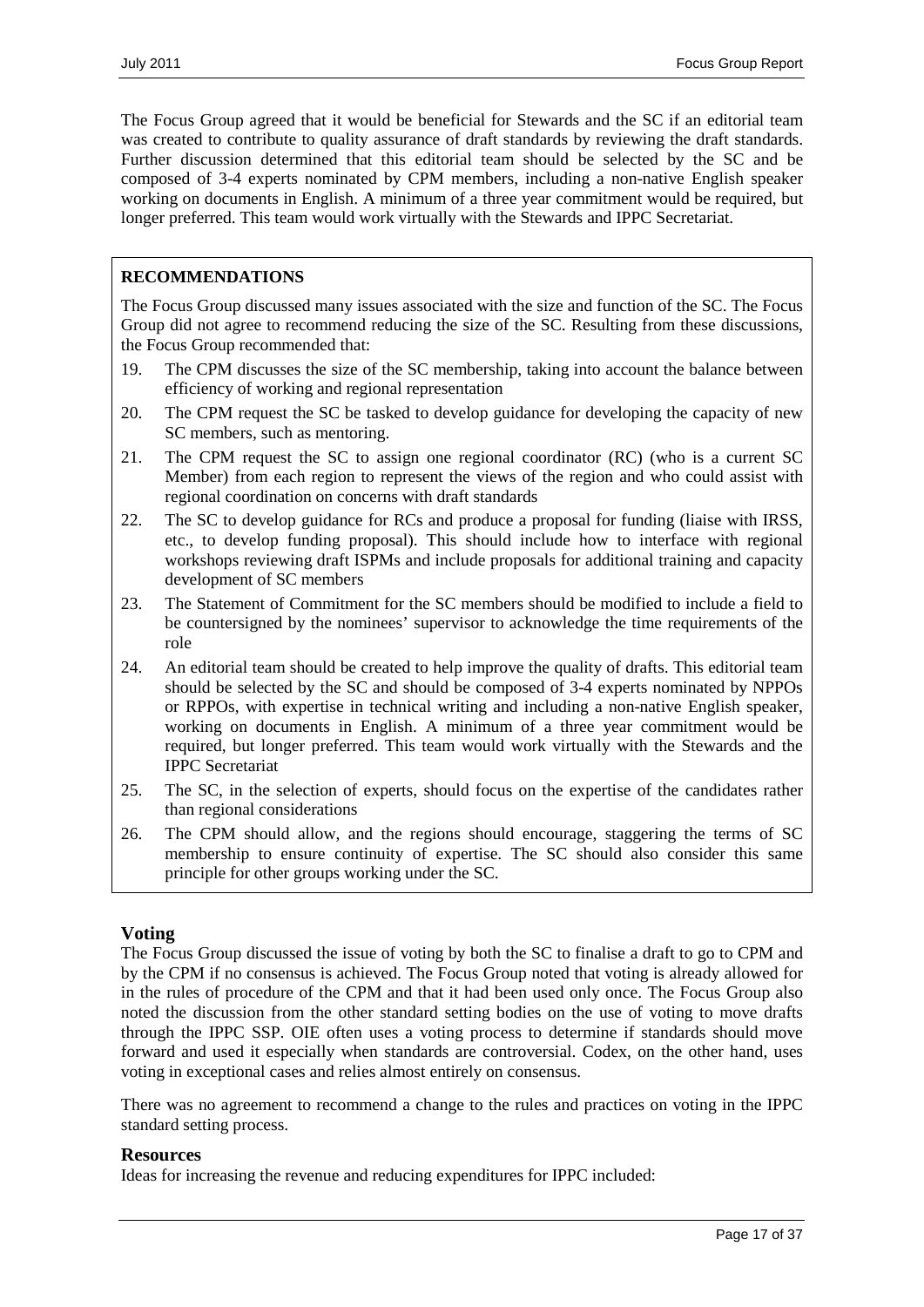- Charging a registration fee for CPM. One or two representatives from each contracting party would be free but all others would pay a registration fee, including all observers. These revenues would go to the IPPC. Some of these funds could be used for Regional Workshops and other IPPC activities that directly benefit member countries and RPPOs. It was noted that under UN/FAO rules it would not be possible to charge contracting parties to attend Commission meetings, but it could apply to other participants.
- There should be more active promotion of the IPPC with fund raising, especially for connecting the work of the IPPC to food security (link to hunger/starvation).
- Strongly lobbying contracting parties to contribute to the IPPC trust fund.
- As a way to get more CPM member involvement in the IPPC, the Focus Group discussed the possibility of technical panels and expert working groups being sponsored by a country, a group of countries or an RPPO. They would provide Secretariat support for drafting, formatting, translating and hosting meetings.

The Focus Group discussed various ways to contribute resources, including:

- Support by means of providing staff to the IPPC Secretariat should preferably be for a minimum of three years.
- Members proposing a topic for a standard could sponsor the drafting, translation, development, meetings, etc. for the topic, i.e. fund the development of the proposed standard.
- Sponsorship and hosting of technical panel meetings by NPPOs and RPPOs, including providing a technical Secretariat for that meeting, which may increase ownership of the SSP and longer term development of standard setting expertise on a particular topic within IPPC.
- Possible types of sponsorship and contribution:
	- . Champion not necessarily tied to money, but to a commitment of time and would help facilitate the IPPC SSP
	- . Sponsor full financial and Secretariat function for a specific standard or technical panel
	- . Contributor contributes partial funds and staffing, but not full sponsorship
	- Partnership for sponsorship group of NPPOs and/or RPPOs that provide full financial and staffing support.

### **RECOMMENDATIONS**

- 27. The Focus Group considered various mechanisms to increase resources for the IPPC SSP. It strongly supported the idea of sponsorship or championing of standards and felt that over the next ten years, with the development of commodity- and pest-specific standards, that these were more likely to attract sponsorship. The Focus Group recommended that: Sponsorship of standards should be encouraged. Any topic on the CPM approved List of topics for IPPC standards, regardless of CPM priority, should be available for funding support or sponsorship to cover all the costs of developing the proposed standard
- 28. The Resource Mobilization strategy to consider charging CPM registration fees for nongovernment organisations and private industry and associations.

### <span id="page-17-0"></span>**Biodiversity/environmental impact of standards**

These issues are considered important for the IPPC and the Convention on Biological Diversity and the current wording in draft specifications was not clearly understood by expert drafting groups. In order to help improve understanding, the Focus Group proposed that a small team from the SC should develop a short questionnaire that each expert working group answer, if applicable. The USA agreed to share its set of questions on biodiversity. If a draft standard had implications for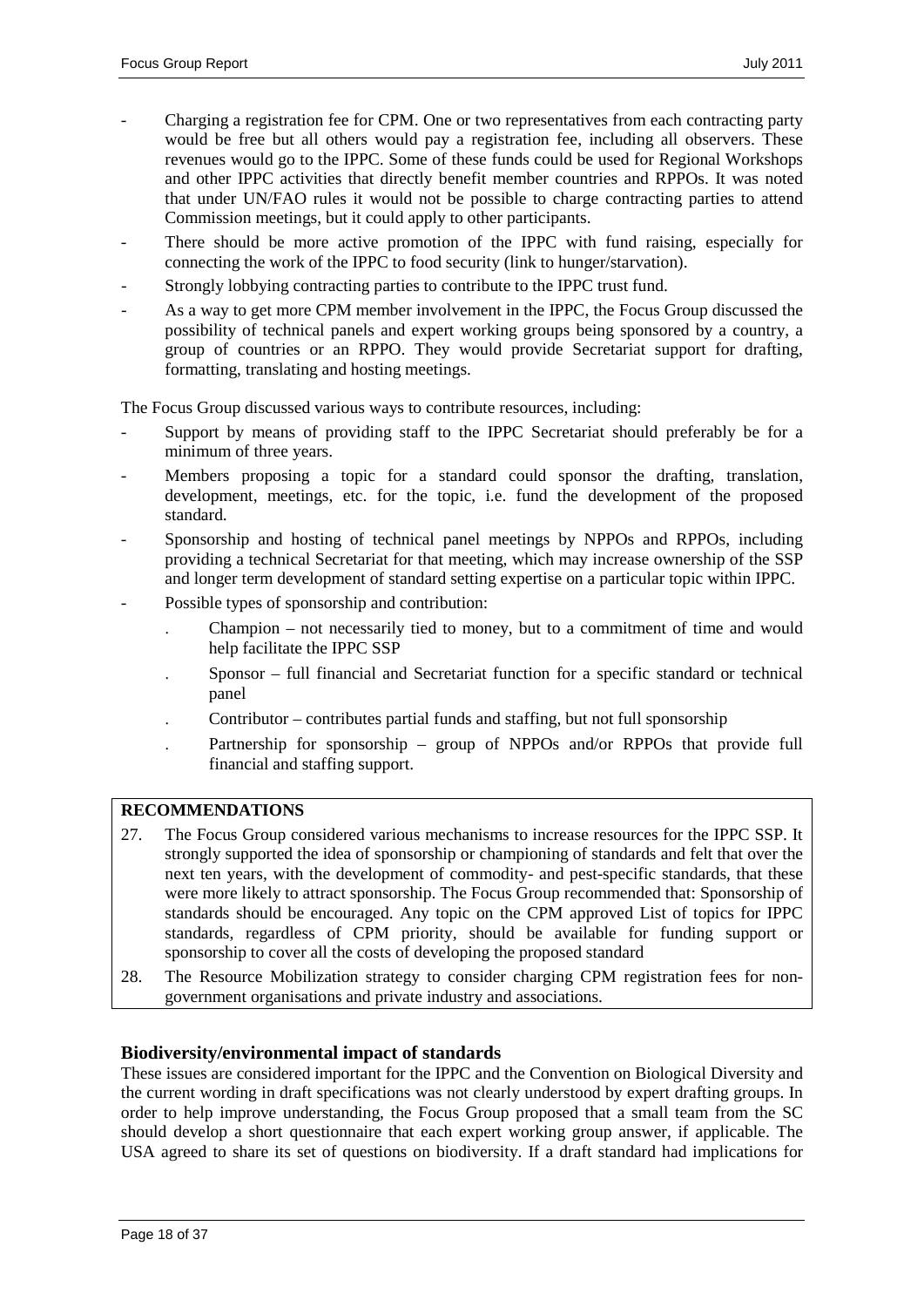biodiversity, it should be possible for the SC to bring in relevant expertise. Recapture of methyl bromide used for fumigations was seen as an example of protecting the environment.

## **RECOMMENDATIONS**

The Focus Group considered that protecting biodiversity was an important aspect of standards development but there were concerns that biodiversity issues were not always addressed. The Focus Group recommended that:

- 29. The SC develops a set of questions for expert drafting groups to provide guidance and ensure concerns had been addressed.
- 30. The SC consult with external experts as needed.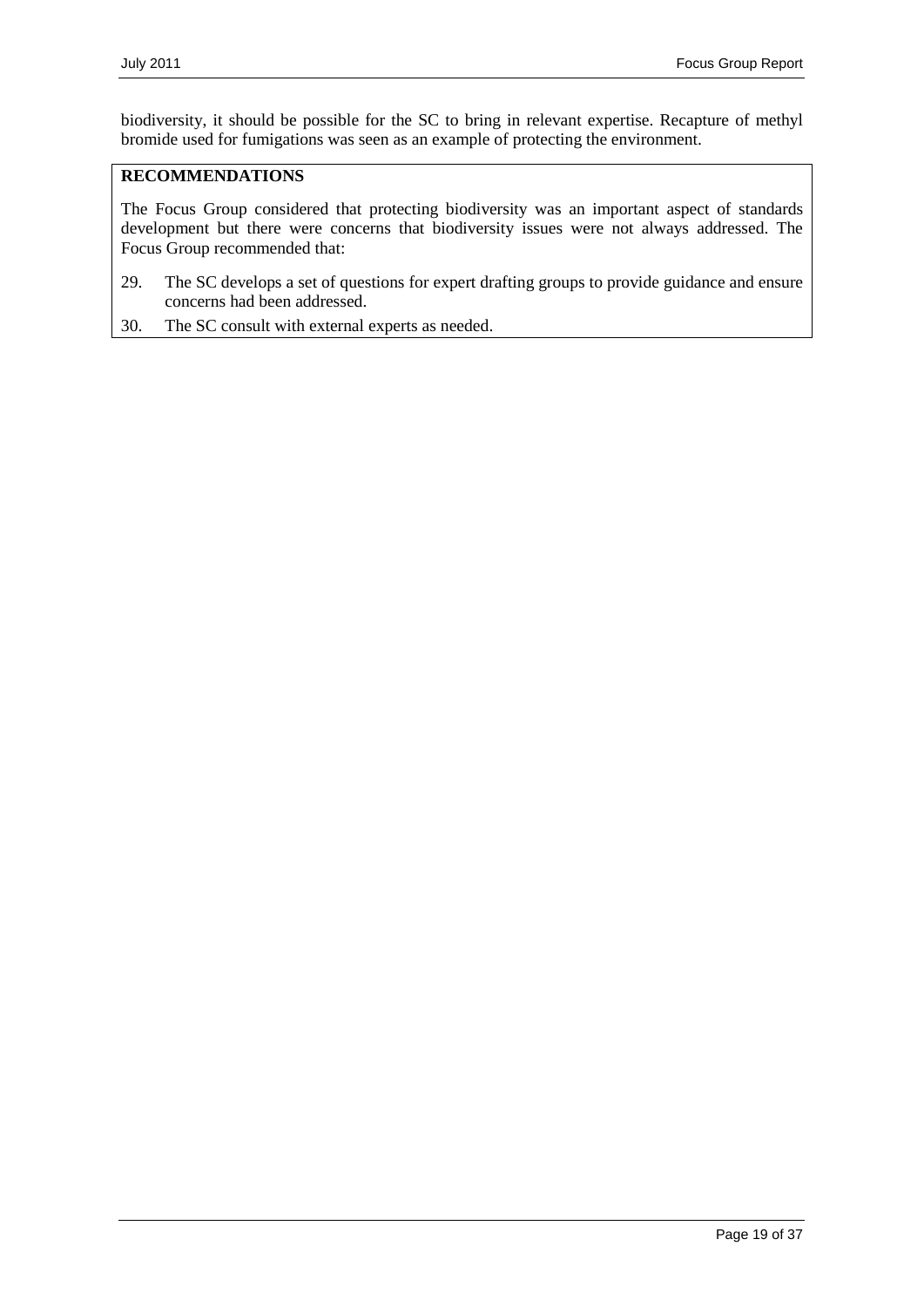# <span id="page-19-0"></span>**APPENDIX 1: Agenda**

| <b>AGENDA ITEM</b>                                                                   | <b>DOCUMENT NO.</b>             | <b>PRESENTER</b> |
|--------------------------------------------------------------------------------------|---------------------------------|------------------|
| 1. Opening of the meeting                                                            |                                 |                  |
| 1.1 Welcome by the IPPC Secretariat and Host                                         | n/a                             | LARSON / HOST    |
| 1.2 Introductions                                                                    | n/a                             | LARSON           |
| 1.3 Roles of the Participants                                                        | n/a                             | <b>LARSON</b>    |
| 1.4 Selection of the Chair                                                           | n/a                             | <b>LARSON</b>    |
| 1.5 Selection of the Rapporteur                                                      | n/a                             | <b>CHAIR</b>     |
| 1.6 Adoption of the Agenda                                                           | 2011_Focus Group_Jul_01         | <b>CHAIR</b>     |
| 2. Administrative Matters                                                            |                                 |                  |
| 2.1 Documents List                                                                   | 2011_Focus Group_Jul_02         | <b>DUBON</b>     |
| 2.2 Participants List                                                                | 2011_Focus<br>Group_Jul_03_Rev1 | <b>DUBON</b>     |
| 2.3 Local Information                                                                | 2011_Focus Group_Jul_04         | <b>DUBON</b>     |
| <b>3. Terms of Reference</b>                                                         |                                 |                  |
| 3.1 Review of the Terms of Reference adopted by                                      | 2011_Focus Group_Jul_05         | LARSON           |
| CPM-6 and the Consultants terms of Reference                                         | 2011_Focus Group_Jul_18         | LARSON           |
| 4. How SPS-recognized organizations set standards,<br>guidelines and recommendations |                                 |                  |
| 4.1 Brief overview of IPPC                                                           |                                 | <b>LARSON</b>    |
| 4.2 Overview of Codex                                                                |                                 | <b>DOYRAN</b>    |
| 4.3 Overview of OIE                                                                  |                                 | <b>KAHN</b>      |
| 5. How other organizations set standards                                             |                                 |                  |
| 5.1 Overview of ISO                                                                  | 2011_Focus Group_Jul_26         | <b>PELLAUX</b>   |
| 6. IPPC standard setting process                                                     |                                 |                  |

# **AGENDA**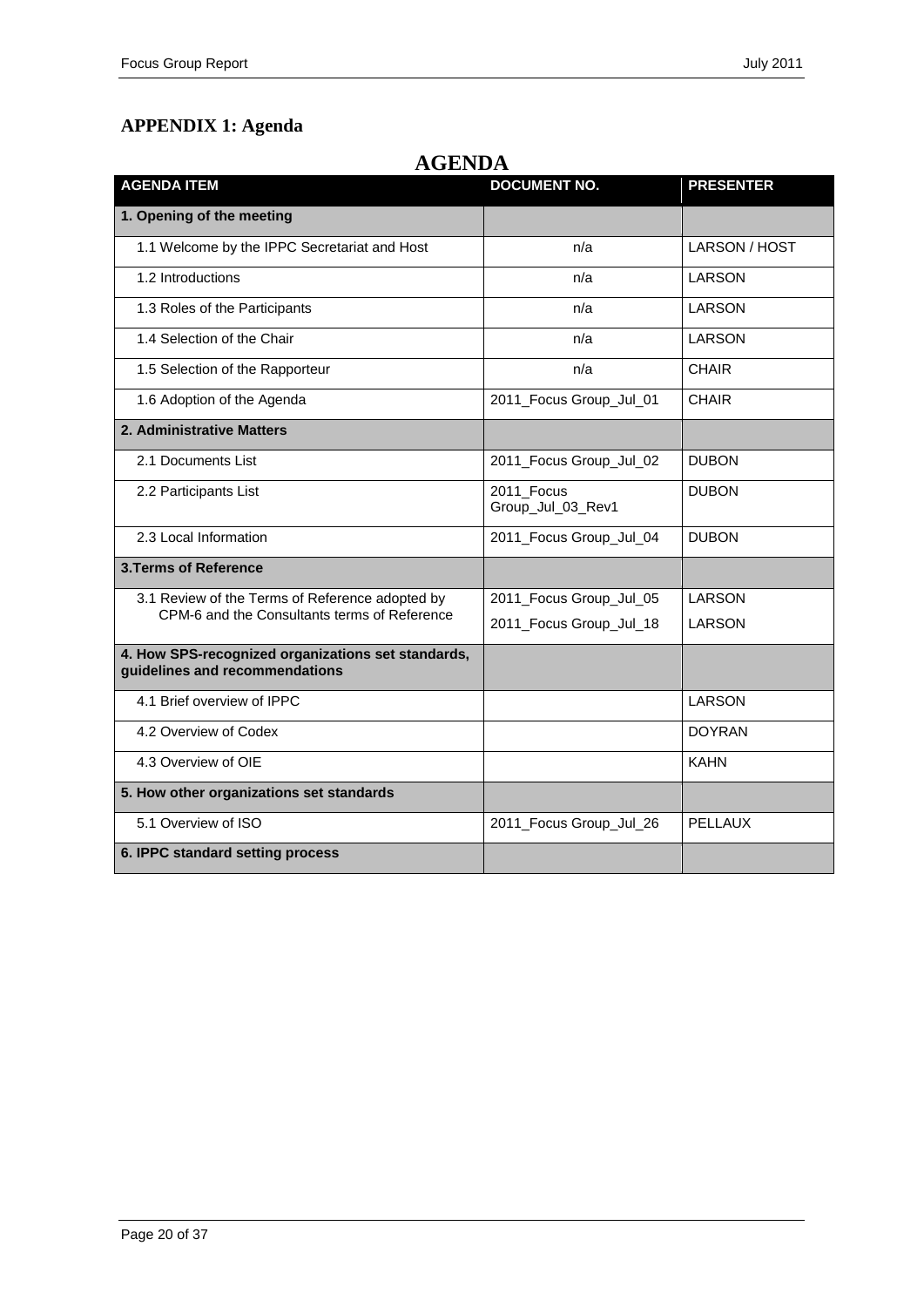| <b>AGENDA ITEM</b>                                                                                                                                                  | <b>DOCUMENT NO.</b>        | <b>PRESENTER</b>     |
|---------------------------------------------------------------------------------------------------------------------------------------------------------------------|----------------------------|----------------------|
| 6.1 Detailed review of IPPC standard setting process:                                                                                                               |                            |                      |
| • IPPC Secretariat Standard Setting<br>Organizational Chart                                                                                                         | 2011_Focus Group_Jul_25    | LARSON               |
| • Detailed IPPC Standard setting process                                                                                                                            | 2011_Focus Group_Jul_06    | LARSON               |
| • Pictorial scheme of the IPPC Standard Setting<br>Procedure                                                                                                        | 2011_Focus Group_Jul_12    | <b>DUBON</b>         |
| • 2010 IPPC Procedure Manual Part 3-<br><b>Standard Setting</b>                                                                                                     | 2011_Focus Group_Jul_13    | <b>DUBON</b>         |
| • Submission form for Topics for IPPC<br>Standards (CPM)                                                                                                            | 2011_Focus Group_Jul_17    | <b>DUBON</b>         |
| • List of topics for IPPC standards (SC May<br>2011 Report)                                                                                                         | 2011_Focus Group_Jul_22    | <b>DUBON</b>         |
| • 2011 May SC recommended reprioritized list<br>of topics for IPPC standards                                                                                        | 2011_Focus Group_Jul_23    | LARSON               |
| • Discussion Paper: Australia on the separation<br>of special process diagnostic protocols and<br>phytosanitary treatments (additional<br>comments on document 06)  | 2011_Focus Group_Jul_24    | <b>GRANT / RYMER</b> |
| 6.2 Review of IPPC evaluation:                                                                                                                                      |                            |                      |
| • Evaluation of the IPPC by FAO- Report                                                                                                                             | 2011_Focus                 | GRANT / RYMER        |
| • Evaluation of the IPPC by FAO- CPM Response                                                                                                                       | Group_Jul_08               | <b>GRANT / RYMER</b> |
| • Evaluation of the IPPC by FAO- Management<br>Response                                                                                                             | 2011 Focus<br>Group_Jul_09 | <b>GRANT / RYMER</b> |
| • Summary - Discussion Paper: Australia IPPC<br>Evaluation: Summary of important aspects of                                                                         | 2011 Focus<br>Group_Jul_10 | <b>GRANT / RYMER</b> |
| papers (Agenda item 6.2, documents 2011_Focus<br>Group Jul 08, 09, 10)                                                                                              | 2011_Focus<br>Group_Jul_35 |                      |
| • Consultant's report on reorganizing ISPMs                                                                                                                         |                            | <b>FUKUSHIMA</b>     |
| • Summary - Discussion Paper: Summary of<br>Consultant's Report on reorganization of ISPMs<br>(2011_Focus Group_Jul_20)                                             | 2011_Focus<br>Group_Jul_20 | <b>FUKUSHIMA</b>     |
|                                                                                                                                                                     | 2011_Focus<br>Group_Jul_37 |                      |
| 6.3 Review of Reports from previous Focus Groups:                                                                                                                   |                            |                      |
| • REPORT: Focus Group meeting on the standard<br>setting process, Rome, Italy 7-10 July 2003                                                                        | 2011_Focus<br>Group_Jul_15 | <b>SAKALA</b>        |
| • Summary - Discussion Paper: Review of<br>document 2011_TPPT_Jul_15: REPORT: Focus<br>Group meeting on the standard setting process,<br>Rome, Italy 7-10 July 2003 | 2011_Focus<br>Group_Jul_27 | <b>SAKALA</b>        |
| • REPORT: Focus Group on the review of IPPC<br>standard setting procedures, 16-20 July 2007,<br>FAO, Rome                                                           | 2011_Focus<br>Group_Jul_16 | <b>PALACIN</b>       |
| • Summary - Discussion Paper: Review of<br>2011_Focus Group_Jul_16: Report of Focus<br>Group on the review of IPPC standard setting<br>procedures, 16-20 July, 2007 | 2011_Focus<br>Group_Jul_30 | <b>PALACIN</b>       |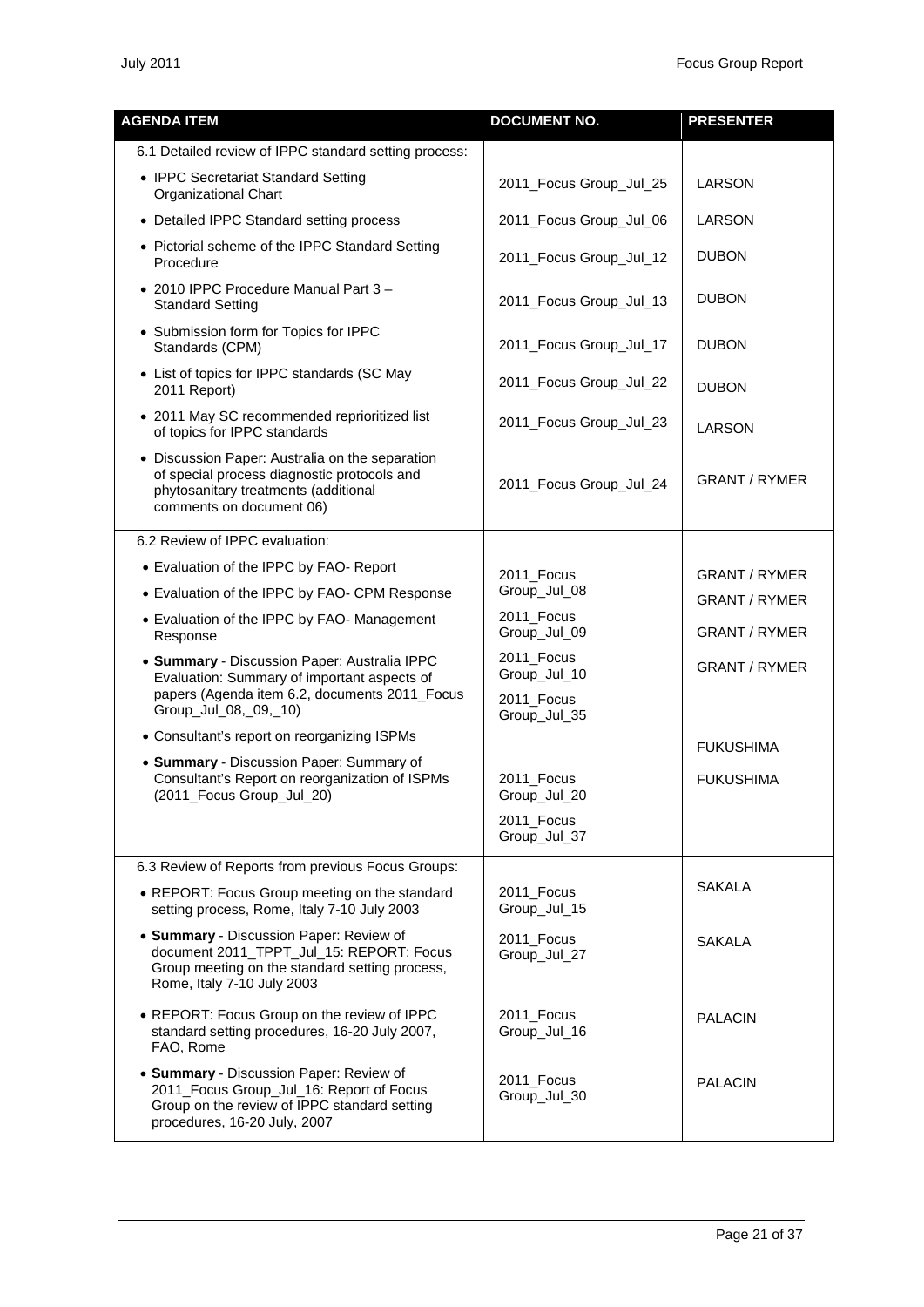| <b>AGENDA ITEM</b>                                                                                                        | <b>DOCUMENT NO.</b>        | <b>PRESENTER</b>      |
|---------------------------------------------------------------------------------------------------------------------------|----------------------------|-----------------------|
| 6.4 Review of Report on Options for enhancing<br>developing country participation in Codex and<br><b>IPPC</b> activities  |                            |                       |
| • Report of FAO ADG Agriculture study                                                                                     |                            |                       |
| • Summary                                                                                                                 | 2011_Focus Group_Jul_19    | <b>BECH</b>           |
| 7. Review of other discussion papers                                                                                      |                            |                       |
| 7.1 New Zealand Conference Room Paper from CPM-<br>6(2011)                                                                | 2011_Focus Group_Jul_07    | <b>MUSTAFA KHALIL</b> |
| 7.2 Categorization of IPPC documents:                                                                                     |                            |                       |
| • Categorization of IPPC documents                                                                                        | 2011_Focus<br>Group_Jul_11 | <b>DUBON</b>          |
| • Categorization of documents as presented to<br>CPM-6 (2011)                                                             | 2011_Focus<br>Group_Jul_29 | <b>DUBON</b>          |
| • Categorization of documents as presented to the<br><b>SPTA</b>                                                          |                            | <b>DUBON</b>          |
|                                                                                                                           | 2011_Focus<br>Group_Jul_32 |                       |
| 7.3 Proposed improvements for the approval of DPs<br>and PTs                                                              | 2011_Focus Group_Jul_14    | <b>MUSTAFA KHALIL</b> |
| • Summary                                                                                                                 | Pending                    | <b>MUSTAFA KHALIL</b> |
| • Discussion Paper: Australia Approval of Diagnostic<br>Protocols based on 2011_Focus Group_Jul_14                        | 2011_Focus Group_Jul_34    | <b>GRANT / RYMER</b>  |
| 7.4 Extracts from the CPM-6 (2011), SC May 2011 and<br>Bureau June 2011 meeting reports regarding the<br>Focus Group-2011 | 2011_Focus Group_Jul_28    | <b>CHARD</b>          |
| 7.5 Framework for Standards, recommendations and<br>procedures of the Commission on Phytosanitary<br><b>Measures</b>      | 2011_Focus Group_Jul_21    | <b>LARSON</b>         |
| 7.6 The Comparison of Procedures for Standard<br>Setting at Codex, OIE and IPPC                                           | n/a                        | <b>LARSON</b>         |
| 7.7 IPPC Secretariat comments on improving the<br>standard setting process                                                | 2011_Focus Group_Jul_31    | <b>LARSON</b>         |
| 7.8 Australia discussion paper                                                                                            | 2011_Focus Group_Jul_33    | GRANT / RYMER         |
| 7.9 Japan discussion Paper on the enhancement of<br>the standard setting procedure                                        | 2011_Focus Group_Jul_36    | <b>FUKUSHIMA</b>      |
| 8. Develop proposals for streamlining the IPPC<br>standard setting process                                                |                            |                       |
| 9. Develop recommendations to the CPM                                                                                     |                            |                       |
| 10. Close of the meeting                                                                                                  |                            |                       |
| 10.1 Adoption of the report                                                                                               |                            | <b>CHAIR</b>          |
| 10.2 Close                                                                                                                |                            | <b>CHAIR</b>          |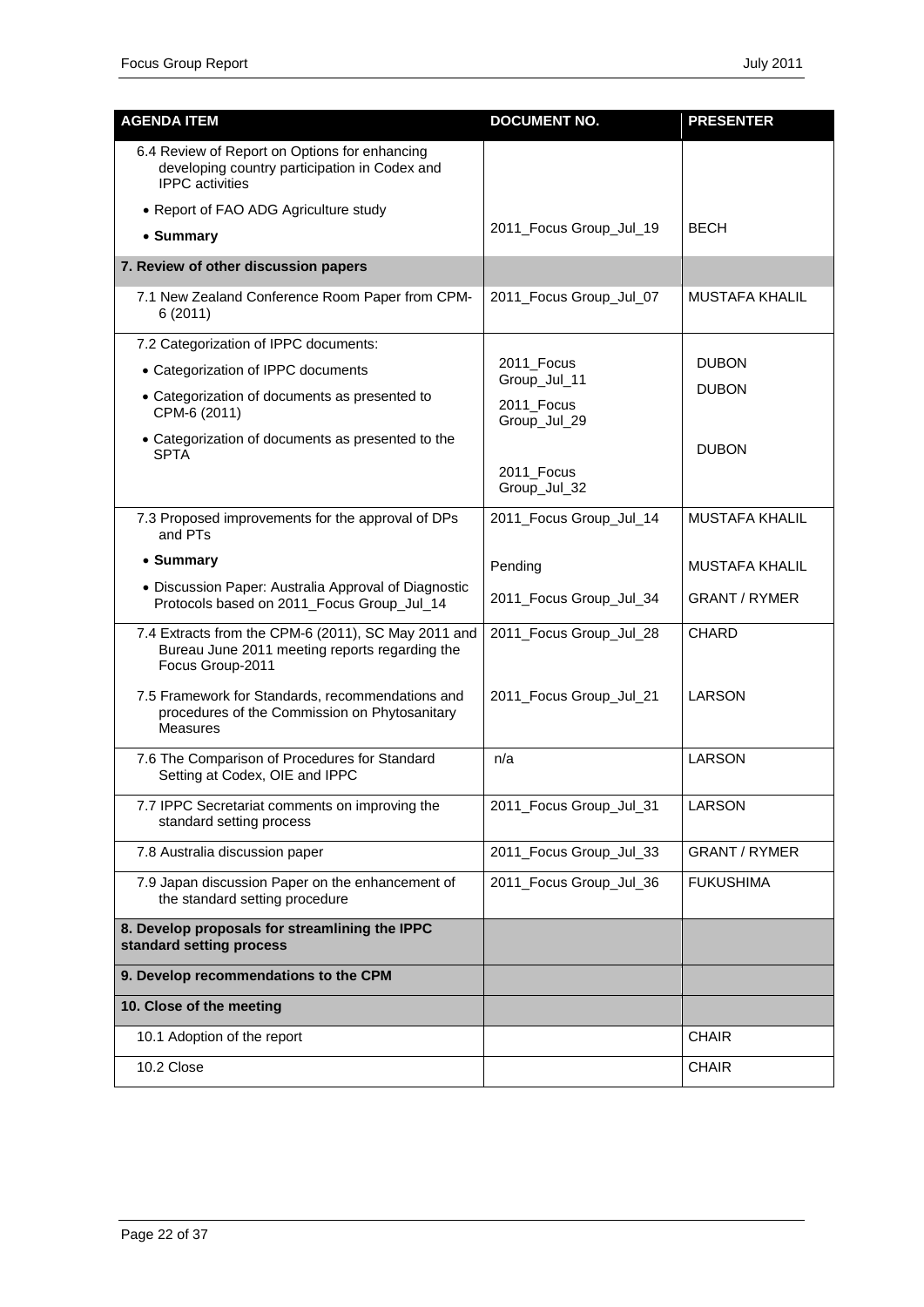# <span id="page-22-0"></span>**APPENDIX 2: Documents List**

| <b>DOCUMENT</b><br><b>NUMBER</b><br>(2011_Focu<br>s Group_<br>$Jul$ ) | <b>AGENDA</b><br><b>ITEM</b> | <b>DOCUMENT TITLE</b><br>(PREPARED BY)                                                                                                                          | <b>DATE POSTED /</b><br><b>DISTRIBUTED</b> |
|-----------------------------------------------------------------------|------------------------------|-----------------------------------------------------------------------------------------------------------------------------------------------------------------|--------------------------------------------|
| 01                                                                    | 1.6                          | Agenda (Secretariat)                                                                                                                                            | 2011-07-25                                 |
| 02                                                                    | 2.1                          | Documents list (Secretariat)                                                                                                                                    | 2011-07-20                                 |
| 03_Rev1                                                               | 2.2                          | Participants list (Secretariat)                                                                                                                                 | 2011-07-20                                 |
| 04                                                                    | 2.3                          | Local information (Organizer - Secretariat)                                                                                                                     | 2011-06-16                                 |
| 05                                                                    | 3.1                          | Terms of Reference adopted at CPM-6 (CPM-6)                                                                                                                     | 2011-06-16                                 |
| 06                                                                    | 6.1                          | Detailed IPPC Standard setting process (Secretariat)                                                                                                            | 2011-06-24                                 |
| 07                                                                    | 7.1                          | New Zealand Conference Room Paper from CPM-6 (2011)<br>(New Zealand)                                                                                            | 2011-06-16                                 |
| 08                                                                    | 6.2                          | Evaluation of the IPPC by FAO- Report (FAO Evaluation<br>Unit)                                                                                                  | 2011-06-16                                 |
| 09                                                                    | 6.2                          | Evaluation of the IPPC by FAO- CPM Response (CPM)                                                                                                               | 2011-06-16                                 |
| 10                                                                    | 6.2                          | Evaluation of the IPPC by FAO- Management Response<br>(FAO Management)                                                                                          | 2011-06-16                                 |
| 11                                                                    | 7.2                          | Categorization of IPPC documents (Secretariat)                                                                                                                  | 2011-06-16                                 |
| 12                                                                    | 6.1                          | Pictorial scheme of the IPPC Standard Setting Procedure<br>(Secretariat)                                                                                        | 2011-06-16                                 |
| 13                                                                    | 6.1                          | 2010 IPPC Procedure Manual Part 3 - Standard Setting<br>(Secretariat)                                                                                           | 2011-06-16                                 |
| 14                                                                    | 7.3                          | Proposed improvements for the approval of DPs and PTs<br>(Secretariat with TPDP input)                                                                          | 2011-06-16                                 |
| 15                                                                    | 6.3                          | REPORT: Focus Group meeting on the standard setting<br>process, Rome, Italy 7-10 July 2003 (2003 Focus Group)                                                   | 2011-06-16                                 |
| 16                                                                    | 6.3                          | REPORT: Focus Group on the review of IPPC standard<br>setting procedures, 16-20 July 2007, FAO, Rome (2007<br>Focus Group)                                      | 2011-06-16                                 |
| 17                                                                    | 6.1                          | Submission form for Topics for IPPC Standards (CPM)                                                                                                             | 2011-06-16                                 |
| 18                                                                    | 3.1                          | Consultant's Terms of Reference and problem identification<br>(Secretariat)                                                                                     | 2011-06-25                                 |
| 19                                                                    | 6.4                          | Options for enhancing developing country participation in<br>Codex and IPPC activities. For FAO ADG- Agriculture, FAO,<br>(Prepared by Stuart A. Slorach et al) | 2011-06-25                                 |
| 20                                                                    | 6.2                          | Consultant's report on reorganizing ISPMs (Secretariat)                                                                                                         | 2011-06-25                                 |
| 21                                                                    | 7.5                          | Framework for Standards, recommendations and procedures<br>of the Commission on Phytosanitary Measures (Secretariat)                                            | 2011-06-25                                 |
| 22                                                                    | 6.1                          | List of topics for IPPC standards (SC May 2011 Report)                                                                                                          | 2011-07-13                                 |
| 23                                                                    | 6.1                          | 2011 May SC recommended reprioritized list of topics for<br>IPPC standards (SC / Bureau June 2011)                                                              | 2011-07-13                                 |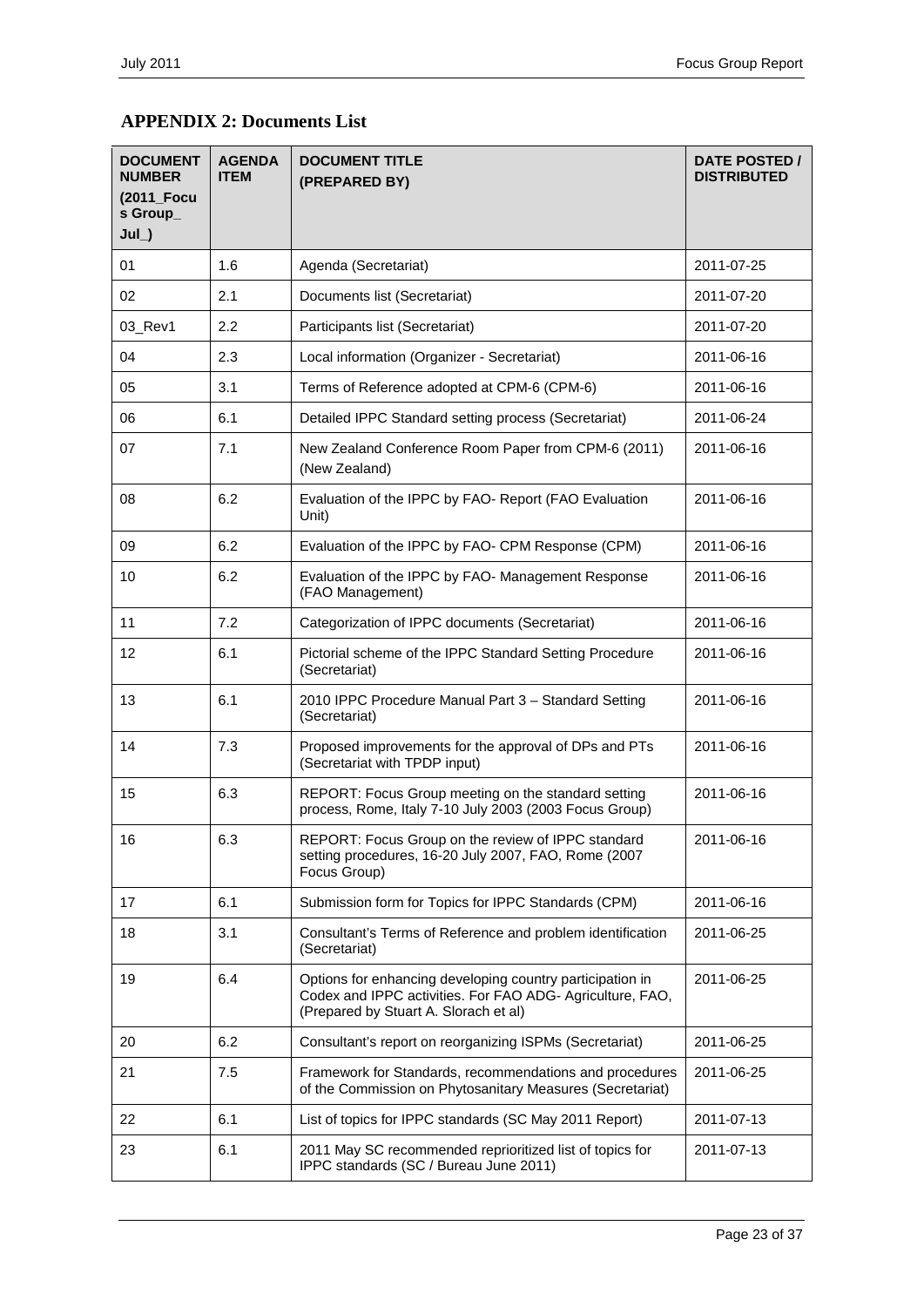| <b>DOCUMENT</b><br><b>NUMBER</b><br>(2011_Focu<br>s Group_<br>$Jul_$ ) | <b>AGENDA</b><br><b>ITEM</b> | <b>DOCUMENT TITLE</b><br>(PREPARED BY)                                                                                                                                      | DATE POSTED /<br><b>DISTRIBUTED</b> |
|------------------------------------------------------------------------|------------------------------|-----------------------------------------------------------------------------------------------------------------------------------------------------------------------------|-------------------------------------|
| 24                                                                     | 6.1                          | Discussion Paper: Australia on the separation of special<br>process diagnostic protocols and phytosanitary treatments<br>(additional comments on document 06) (Rymer/Grant) | 2011-07-20                          |
| 25                                                                     | 6.1                          | IPPC Secretariat Standard Setting Organizational Chart<br>(Secretariat)                                                                                                     | 2011-07-13                          |
| 26                                                                     | 5.1                          | Discussion Paper: Outline of ISO process for developing<br>standards (Pellaux)                                                                                              | 2011-07-13                          |
| 27                                                                     | 6.3                          | Discussion Paper: Review of document 2011_TPPT_Jul_15:<br>REPORT: Focus Group meeting on the standard setting<br>process, Rome, Italy 7-10 July 2003 (Focus Group)          | 2011-07-15                          |
| 28                                                                     | 7.4                          | Extracts from the CPM-6 (2011), SC May 2011 and Bureau<br>June 2011 meeting reports regarding the 2011 Focus Group<br>(Secretariat)                                         | 2011-07-18                          |
| 29                                                                     | 7.2                          | Categorization of documents as presented to CPM-6 (2011)<br>(Secretariat)                                                                                                   | 2011-07-20                          |
| 30                                                                     | 6.3                          | Discussion Paper: Review of 2011_Focus Group_Jul_16:<br>Report of Focus Group on the review of IPPC standard<br>setting procedures, 16-20 July, 2007 (Palacin)              | 2011-07-19                          |
| 31                                                                     | 7.7                          | Discussion Paper: IPPC Secretariat comments on improving<br>the standard setting process (Secretariat)                                                                      | 2011-07-20                          |
| 32                                                                     | 7.2                          | Categorization of documents as presented to the SPTA<br>(Secretariat)                                                                                                       | 2011-07-20                          |
| 33                                                                     | 7.8                          | Discussion Paper: Australia (Rymer and Grant)                                                                                                                               | 2011-07-20                          |
| 34                                                                     | 7.3                          | Discussion Paper: Australia Approval of Diagnostic Protocols<br>based on 2011_Focus Group_Jul_14 (Rymer and Grant)                                                          | 2011-07-20                          |
| 35                                                                     | 6.2                          | Discussion Paper: Australia IPPC Evaluation: Summary of<br>important aspects of papers (Agenda item 6.2, documents<br>2011_Focus Group_Jul_08, _09, _10 (Rymer and Grant)   | 2011-07-20                          |
| 36                                                                     | 7.9                          | Discussion Paper: Japan Comments on enhancement of<br>standard setting procedure (Fukushima)                                                                                | 2011-07-20                          |
| 37                                                                     | 6.2                          | Discussion Paper: Summary of "Consultant's Report on<br>reorganization of ISPMs (2011_Focus Group_Jul_20)<br>(Fukushima)                                                    | 2011-07-20                          |
| 38                                                                     | 7.10                         | New Zealand comments for Focus Group meeting on the<br><b>IPPC SSP</b>                                                                                                      | 2011-07-25                          |
| 39                                                                     | 7.11                         | North American Region Discussion Paper                                                                                                                                      | 2011-07-25                          |
| 40                                                                     | 6.4                          | Summary of Options for developing country participation in<br>Codex and IPPC Activities by Slorach et al (Document<br>2011_Focus Group_Jul_19)                              | 2011-07-25                          |
| 41                                                                     | 7.12                         | IPPC Focus Group Discussion Paper: Rethinking IPPC<br><b>Standard Setting</b>                                                                                               | 2011-07-25                          |
| 42                                                                     |                              | Focus Group Top Changes                                                                                                                                                     | 2011-07-27                          |
| 43                                                                     | 4.3                          | Codex handout                                                                                                                                                               | 2011-07-26                          |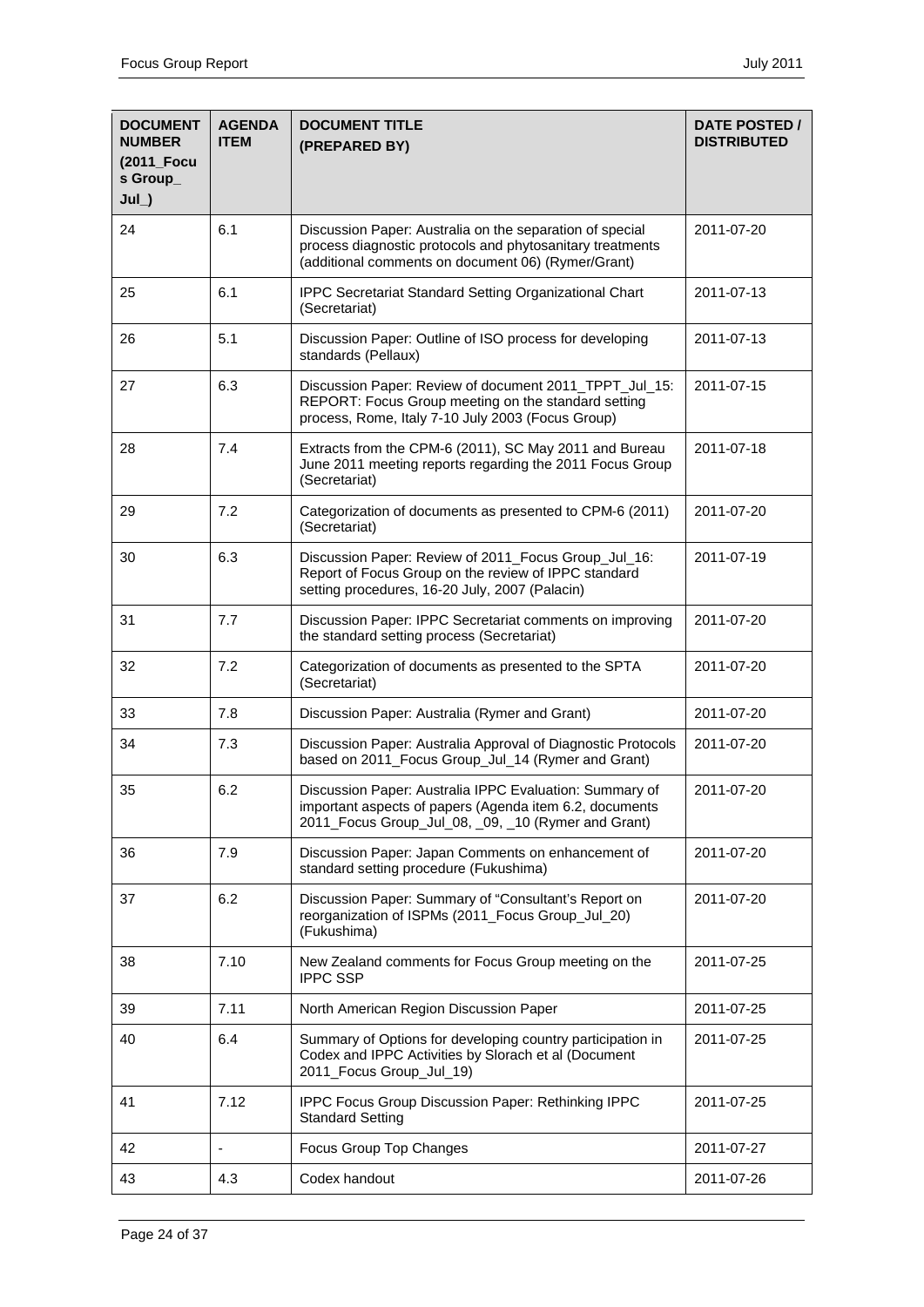| <b>DOCUMENT</b><br><b>NUMBER</b><br>(2011_Focu<br>s Group_<br>$Jul$ ) | <b>AGENDA</b><br><b>ITEM</b> | <b>DOCUMENT TITLE</b><br>(PREPARED BY)     | <b>DATE POSTED /</b><br><b>DISTRIBUTED</b> |
|-----------------------------------------------------------------------|------------------------------|--------------------------------------------|--------------------------------------------|
| 44                                                                    | 8.0                          | Day 3 Proposal for Production of Standards | 2011-07-28                                 |
| 45                                                                    | 8.0                          | Day 3 Proposal for Adoption of Standards   | 2011-07-28                                 |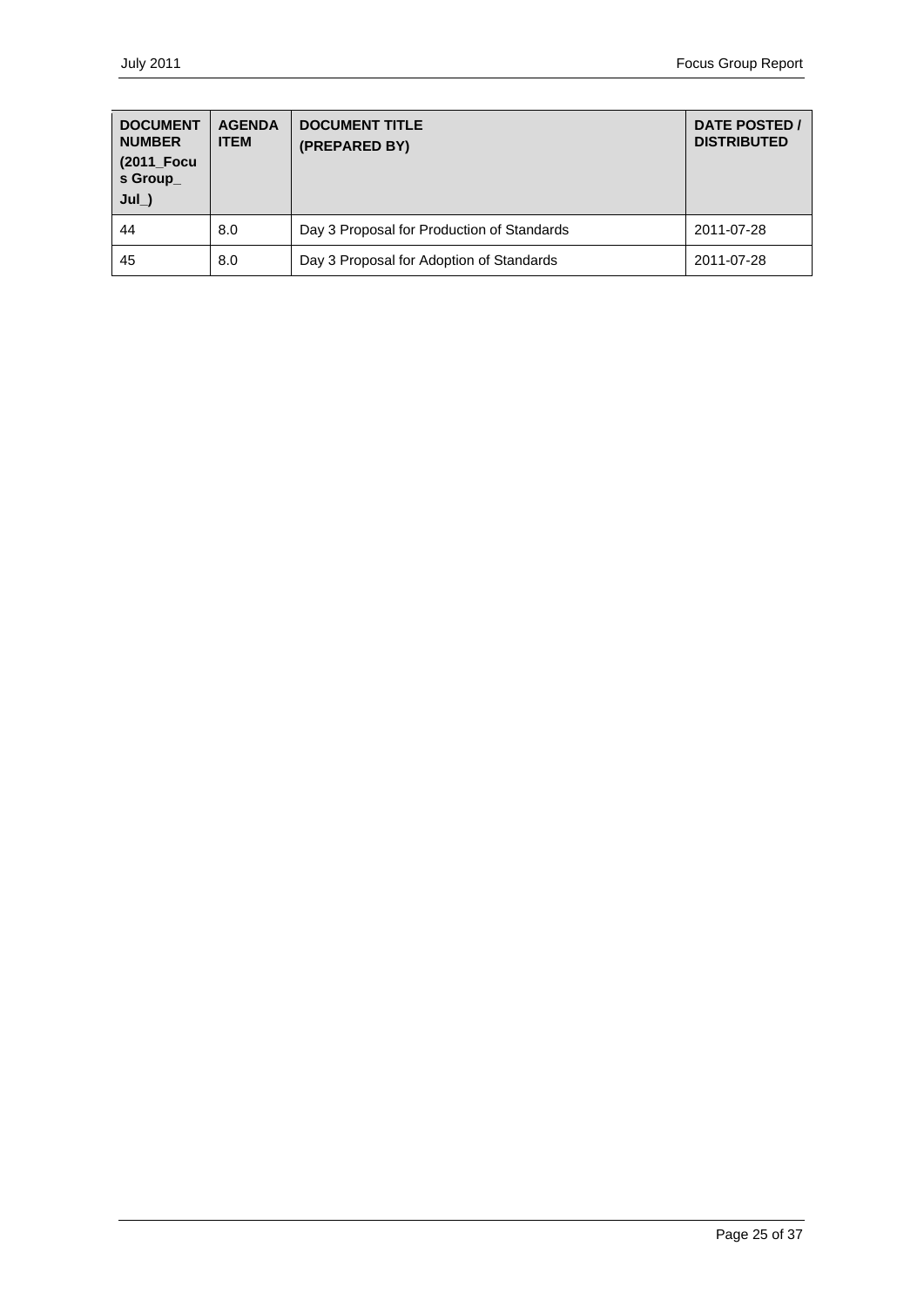| Participant role                                                  | Name, mailing, address, telephone                                                                                                                                                                                                                                                                                               | Email address                                       |
|-------------------------------------------------------------------|---------------------------------------------------------------------------------------------------------------------------------------------------------------------------------------------------------------------------------------------------------------------------------------------------------------------------------|-----------------------------------------------------|
| Member,<br>representing:<br>Africa & CPM<br>Bureau                | Mr Arundel SAKALA<br>Principal Agricultural Research Officer<br>Zambia Agriculture Research Institute<br>Mount Makulu Research Station<br>Private Bag 07<br>Chilanga,<br><b>ZAMBIA</b><br>Tel: +260 1 278141 or 130                                                                                                             | zaridirector@zari.gov.zm;<br>mwati1lango@yahoo.com; |
| Member,<br>representing:<br>Asia                                  | Mr Masato FUKUSHIMA<br>Director of Plant Quarantine Office,<br>Plant Protection Division,<br>Food Safety and Consumer Affairs<br>Bureau, Ministry of Agriculture,<br>Forestry and Fisheries, The<br>Government of JAPAN<br>Address: 1-2-1 Kasumigaseki,<br>Chiyoda-ku, Tokyo, 100-8950,<br><b>JAPAN</b><br>Tel: +81 3 3502 5978 | masato_fukushima@nm.maff.go.jp;                     |
| Member,<br>representing:<br>Latin America<br>and the<br>Caribbean | Ms Maria Julia PALACIN<br><b>Plant Quarantine Director</b><br>Servicio Nacional de Sanidad y<br>Calidad Agroalimentaria (SENASA)<br>315 Paseo Colón, Av., Floor 4th of "B",<br>Buenos Aires, Zip<br>code: 1063<br><b>ARGENTINA.</b><br>Tel: +54 11 4121 5244/5167                                                               | mpalacin@senasa.gov.ar;                             |
| Member,<br>representing:<br><b>Near East</b>                      | Mr Basim MUSTAFA KHALIL<br>Director of Plant Quarantine<br>State Board of Plant Protection<br>Ministry of Agriculture<br>Abu-Graib / Baghdad<br><b>IRAQ</b><br>Tel: +964 1 5112602<br>Mob: +964 7903 721 480                                                                                                                    | crop_prot@moag.org;<br>bmustafa52@yahoo.com;        |
| Member,<br>representing:<br>North America                         | Ms Rebecca BECH<br>Deputy Administrator for APHIS' Plant<br>Protection and Quarantine (PPQ)<br>program<br>1400 Independence Avenue SW Room<br>302-E, Washington, DC, 20250,<br><b>USA</b><br>Tel: +1 202 720 5601                                                                                                               | rebecca.a.bech@aphis.usda.gov;                      |

# <span id="page-25-0"></span>**APPENDIX 3: Participants List**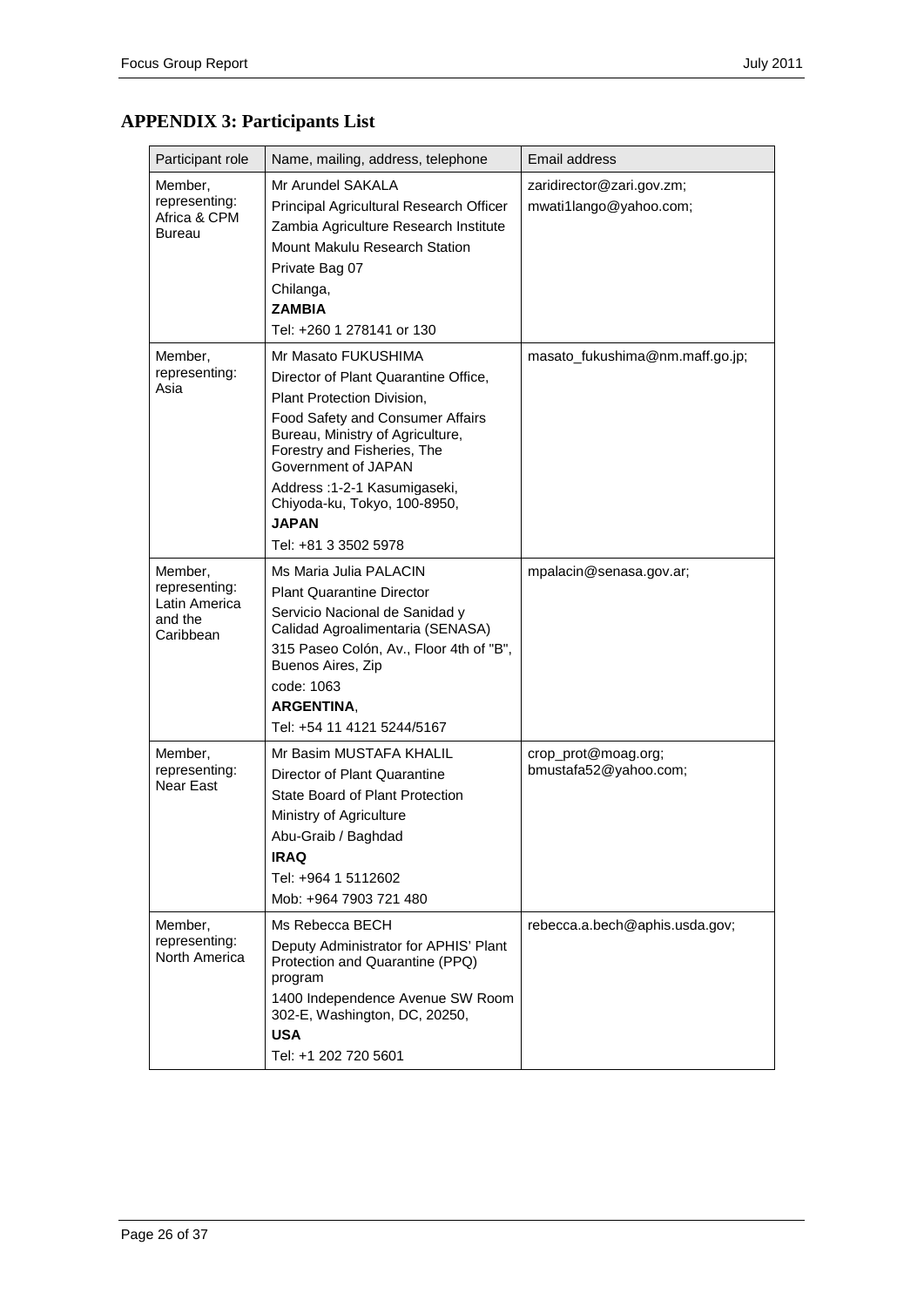| Participant role                                                     | Name, mailing, address, telephone                                                                                                                                                                                                                                                                                         | Email address                                                  |
|----------------------------------------------------------------------|---------------------------------------------------------------------------------------------------------------------------------------------------------------------------------------------------------------------------------------------------------------------------------------------------------------------------|----------------------------------------------------------------|
| Member,<br>representing:<br>S.W. Pacific<br>Member,<br>representing: | Mr Colin GRANT<br><b>Executive Manager</b><br><b>Biosecurity Services Group - Plants</b><br>Australian Government Department<br>of Agriculture, Fisheries and Forestry<br>GPO Box 858<br>Canberra ACT 2601<br><b>AUSTRALIA</b><br>Tel: +61 2 62723937<br>Mob: +61 417064355<br>Ms Jane CHARD<br>SASA, Scottish Government | colin.grant@biosecurity.gov.au;<br>jane.chard@sasa.gsi.gov.uk; |
| Europe & SC<br>Chair                                                 | Roddinglaw Road<br>Edinburgh<br>EH12 9FJ<br><b>UNITED KINGDOM</b><br>Tel: +44 131 2448863                                                                                                                                                                                                                                 |                                                                |
| Consultant                                                           | Mr Ken WATERS<br>4700 River Road<br>Riverdale, MD 20737<br><b>USA</b><br>Tel: +1 301-734-8889                                                                                                                                                                                                                             | kenneth.e.waters@aphis.usda.gov;                               |
| Consultant                                                           | Mr Camiel AALBERTS<br>Advisor Food Safety Capacity Building<br>Centre for Development Innovation<br>Wageningen UR<br>Lawickse Allee 11, 6701 AN<br>Wageningen<br>P.O. Box 88, 6700 AB<br>Wageningen<br>THE NETHERLANDS<br>Tel: +31 317 481410                                                                             | camiel.aalberts@wur.nl;                                        |
| Representative<br>from Codex                                         | Ms Selma DOYRAN<br>Joint FAO/WHO Food Standards<br>Programme<br><b>Nutrition and Consumer Protection</b><br><b>Division</b><br><b>FAO</b><br>Vialle delle Terme di Caracalla<br>00153 Rome<br><b>ITALY</b><br>Tel: +39 0657055826                                                                                         | Selma.Doyran@fao.org;                                          |
| Representative<br>from OIE                                           | Ms Sarah KAHN,<br>World Organisation for Animal Health<br>12, rue de Prony 75017 Paris<br><b>FRANCE</b><br>Website: http://www.oie.int<br>Tel: +33 01 44 15 18 88                                                                                                                                                         | s.kahn@oie.int;                                                |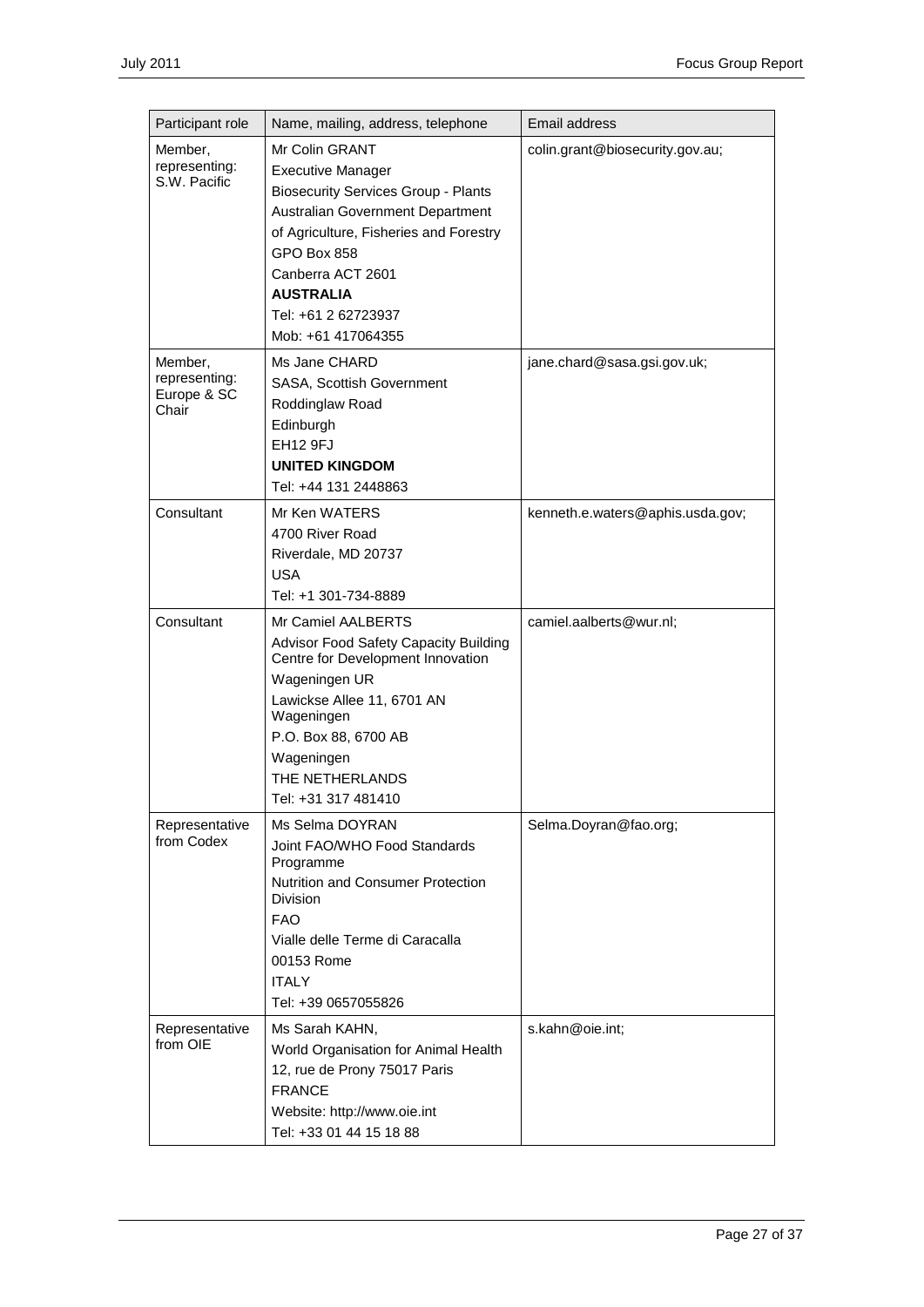| Participant role                               | Name, mailing, address, telephone                                                                                                                                                                                                                                                                               | Email address            |
|------------------------------------------------|-----------------------------------------------------------------------------------------------------------------------------------------------------------------------------------------------------------------------------------------------------------------------------------------------------------------|--------------------------|
| Representative<br>from OIE                     | Mr Masatsugu OKITA<br>World Organisation for Animal Health<br>12, rue de Prony 75017 Paris<br><b>FRANCE</b><br>Website: http://www.oie.int<br>Tel: +33 01 44 15 18 92                                                                                                                                           | m.okita@oie.int;         |
| Representative<br>from $ISO$                   | Jenny PELLAUX<br>Technical Programme Manager &<br><b>Technical Editor</b><br><b>ISO Central Secretariat</b><br>1, ch de la Voie-Creuse<br>Case postale 56<br>CH-1211 Genève<br><b>SWITZERLAND</b><br>Tel +41 22 749 0266<br>Fax +41 22 749 0349<br>Web www.iso.org                                              | pellaux@iso.org;         |
| Representative<br>of Host:<br><b>AUSTRALIA</b> | Ms Julia RYMER<br><b>Executive Officer</b><br>Australian IPPC Secretariat<br><b>Biosecurity Services Group - Plants</b><br>Australian Government Department<br>of Agriculture, Fisheries and Forestry<br>GPO Box 858, Canberra - ACT 2601<br><b>AUSTRALIA</b><br>Phone: +61 2 6272 4837<br>Fax: +61 2 6272 5835 | julia.rymer@daff.gov.au; |
| Representative<br>of Organizer:<br><b>EPPO</b> | Mr Ralf LOPIAN<br>Senior Advisor<br>Ministry of Agriculture and Forestry<br>Department of Food and Health<br>Mariankatu 23, Helsinki,<br>PO Box 30<br>00023<br><b>FINLAND</b><br>Phone: +358 9 16052449<br>Fax: +358 9 16052443                                                                                 | ralf.lopian@mmm.fi;      |
| <b>IPPC</b><br>Secretariat                     | Mr Brent LARSON<br><b>Standards Officer</b><br><b>IPPC</b><br>Vialle delle Terme di Caracalla<br>00153 Rome<br><b>ITALY</b><br>Tel: +39 06 570 54915<br>Mob: +39 340 699 9546                                                                                                                                   | Brent.Larson@fao.org;    |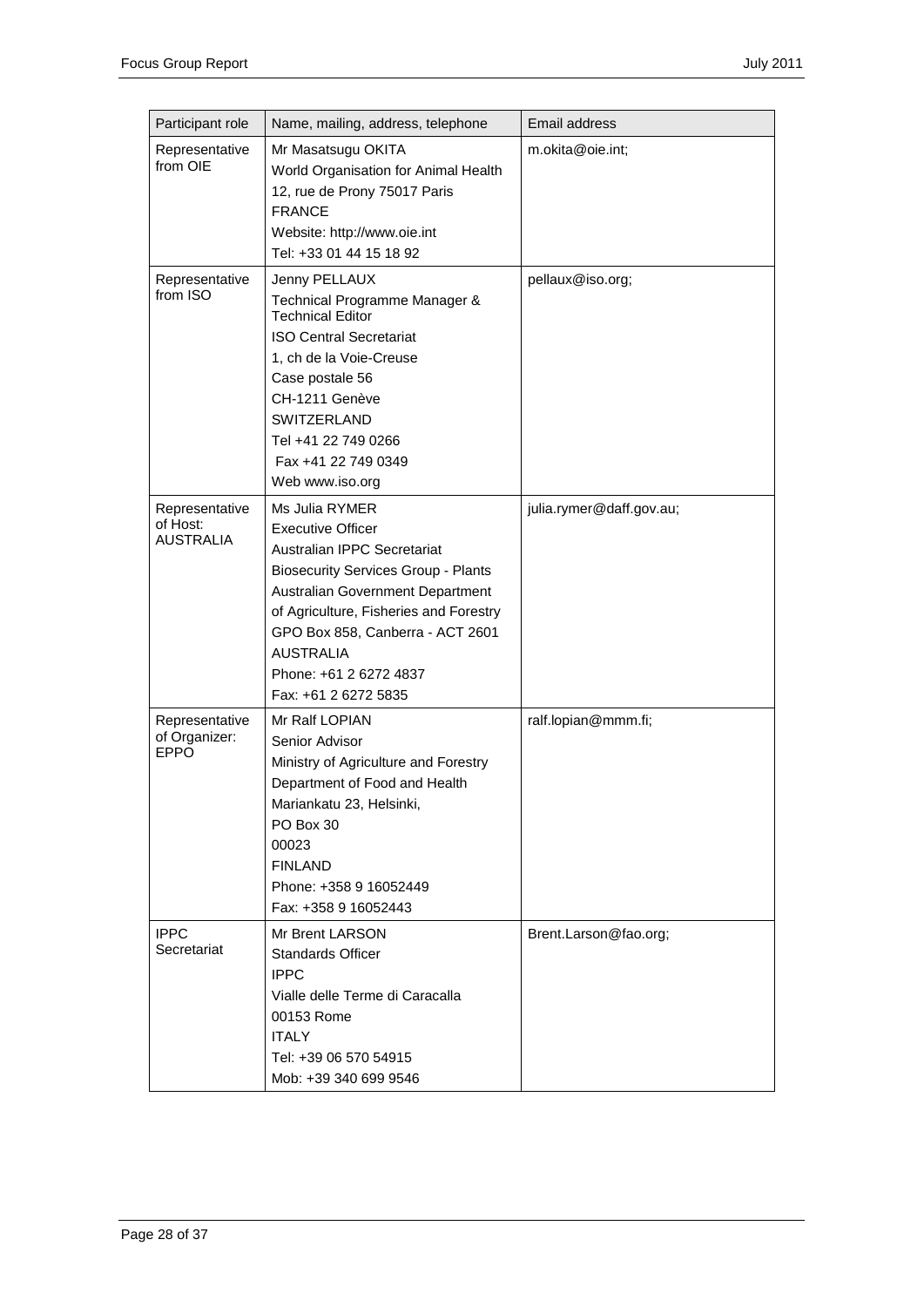| Participant role           | Name, mailing, address, telephone                                                                                                                                                           | Email address            |
|----------------------------|---------------------------------------------------------------------------------------------------------------------------------------------------------------------------------------------|--------------------------|
| <b>IPPC</b><br>Secretariat | Ms Stephanie DUBON<br>Associate Professional Officer<br><b>IPPC</b><br>Vialle delle Terme di Caracalla<br>00153 Rome<br><b>ITALY</b><br>Phone: +39 06 570 53806<br>Mobile: +39 348 759 3207 | Stephanie.Dubon@fao.org; |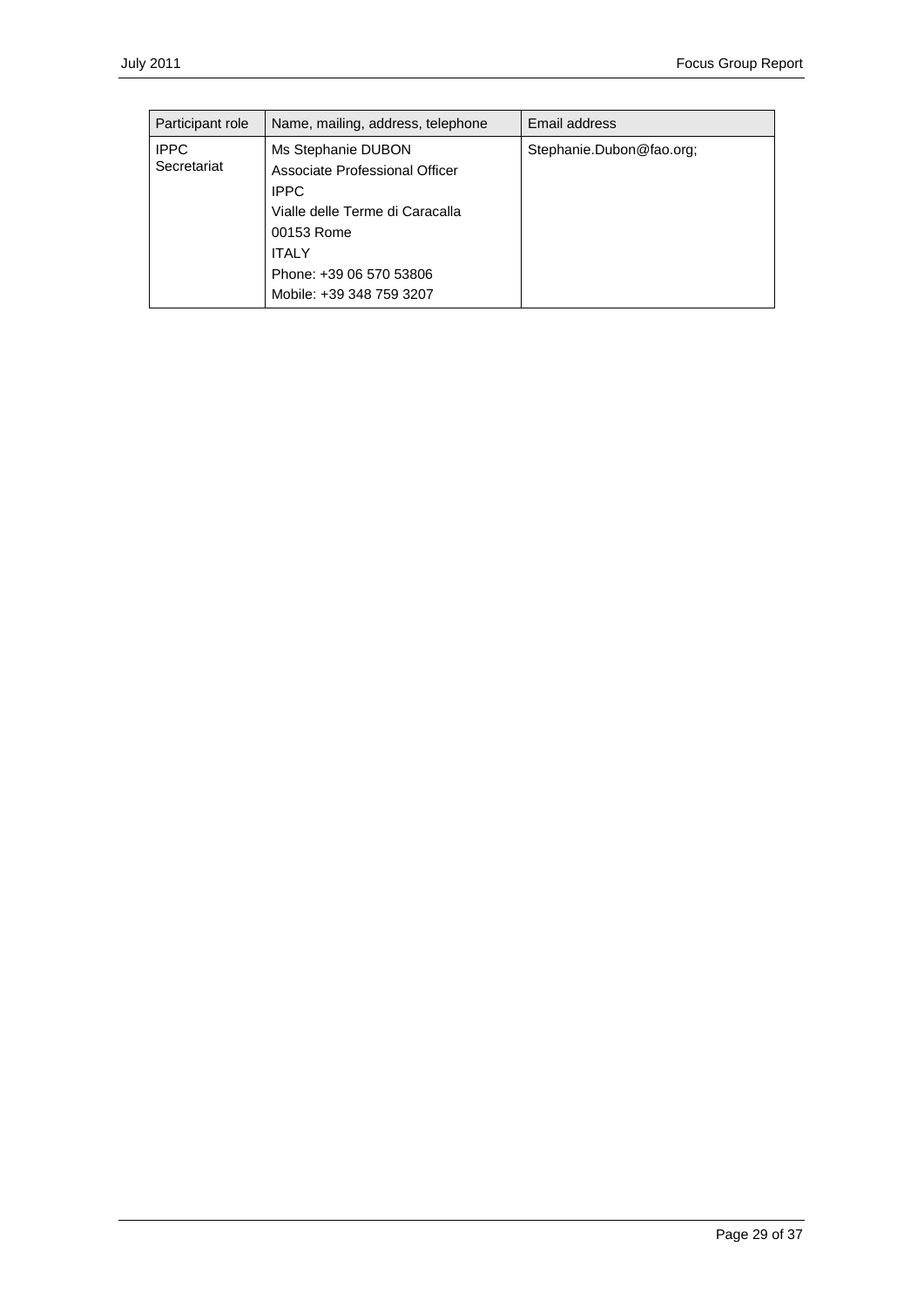# <span id="page-29-0"></span>**APPENDIX 4: Observations on standard setting in other international standard setting organizations**

The IPPC Secretariat and representatives from the two 'sisters' international standard setting bodies described their standard setting processes: the OIE and Codex. Additionally, the non-governmental ISO described its processes.

The Focus Group noted there were similarities and differences among the IPPC, OIE, Codex and ISO and took this as an opportunity to "borrow" some concepts. The following points were identified as important features:

- IPPC is the only treaty-based organization among the OIE, Codex, and ISO.
- OIE, Codex and ISO are well established and have many standards, whereas the IPPC is relatively new in relation to standard setting.
- OIE, Codex and ISO have larger secretariats
- the IPPC has more middle layers of technical communities with delegated responsibilities which could impact on the speed of adoption of draft standards in comparison to the other organisations.
- sponsorship of technical committees, including Secretariat functions (all organizations).
- payment for participation in General Assembly/membership (OIE)
- electronic decision making (ISO)
- decision making authority and fund raising responsibility of OIE DG e.g. decide on composition of expert working groups; lobbying prime ministers
- trust and recognition of experts especially when it comes to decision making (all organizations)
- "clock" mechanism in ISO with deletion of topics if they are not completed within a timescale
- preparation of documents prior to acceptance of topics on the list of topics (all organizations).
- linkages with relevant organizations where necessary to assist in developing technical standard
- OIE and ISO differ with Codex and IPPC in speed of decision making
- main body for OIE and Codex (General Assembly, Commission) adopts all documents.
- ISO standards are adopted by electronic voting: According to the ISO/IEC Directives 2011, Part 1, 2.7.3: *A final draft International Standard having been circulated for voting is approved if*

*a) A two-thirds majority of the votes cast by the P-members of the technical committee or subcommittee are in favour, and* 

*b) Not more than one-quarter of the total number of votes cast are negative*.

Concept of twinning (ISO) where member bodies work together to build the capacity of the national standards body of a developing country.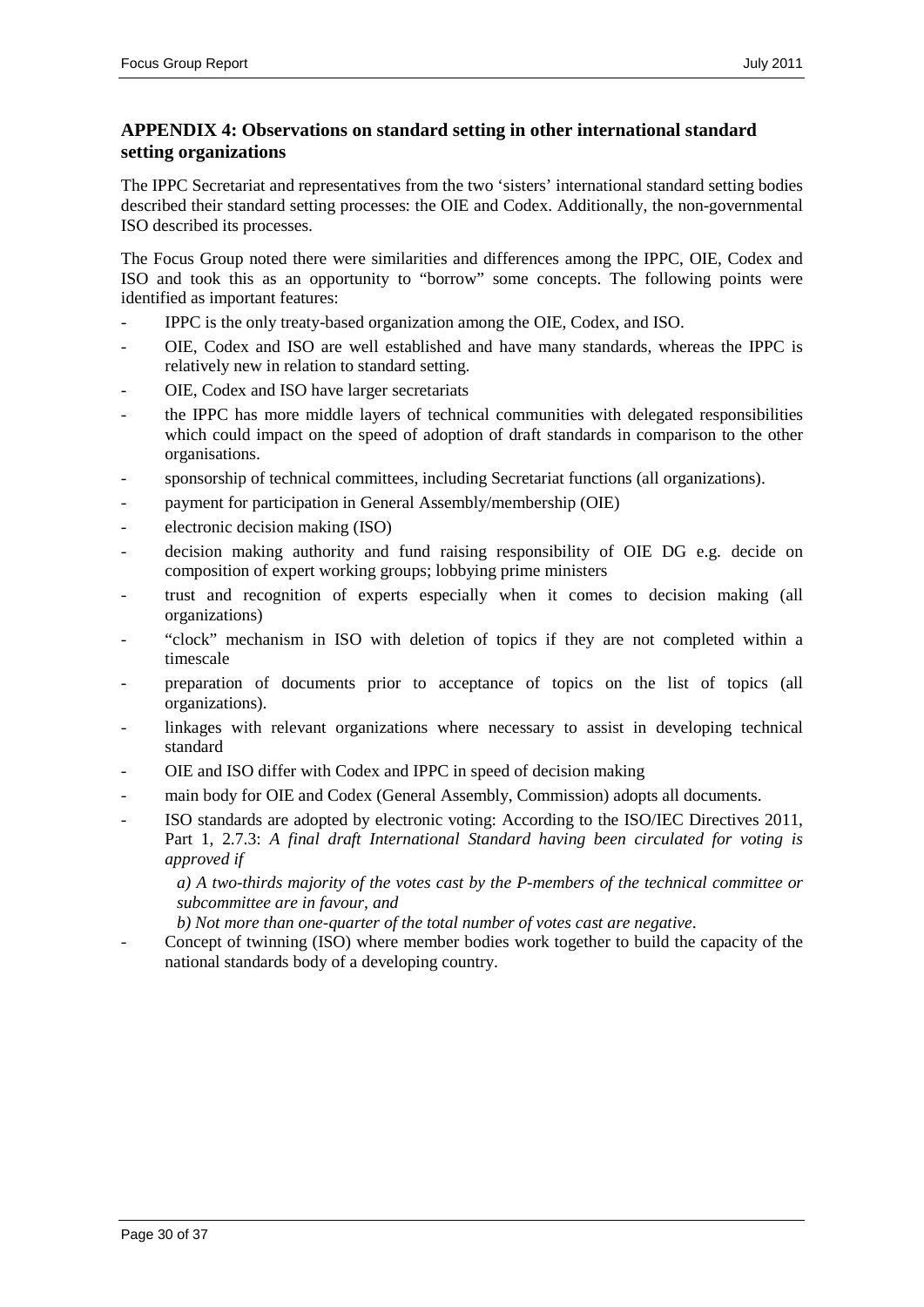# <span id="page-30-0"></span>**APPENDIX 5: Revised Standard Setting Process**

*This is the text as appears in the Procedure Manual, with the proposed revisions by the Focus Group incorporated into the text.*

### **PART 3 - Standard Setting**

Medium term goal 1: A robust international standard setting and implementation programme

### **3.1 Procedures for elaboration of ISPMs**

The standard setting procedures outlined below are proposed by the 2011 Focus Group on improving the standard setting process.

### **IPPC Standard Setting Procedure[2](#page-30-1)**

The process for the development of international standards for phytosanitary measures (ISPMs) is divided into four stages:

- Stage 1: Developing the List of topics for IPPC standards
- Stage 2: Drafting
- Stage 3: Member consultation
- Stage 4: Adoption and publication.

See Appendix 6 of this report for a pictoral scheme of the standard setting process.

### **Stage 1: Developing the List of topics for IPPC standards**

### *Stage 1, Step 1: Call for topics*<sup>[3](#page-30-2)</sup>

The IPPC Secretariat makes a call for topics every two years. Detailed proposals for new topics or for the revision of existing ISPMs are submitted to the IPPC Secretariat, including the literature review and specification for drafting the ISPM on the agreed template.

### *Stage 1, Step 2: Adjustment and adoption of the List of topics for IPPC standards*

The Commission adjusts and adopts the List of topics for IPPC standards, taking into account the IPPC strategic framework adopted at CPM-6 (2011) and the revised List of topics for IPPC standards proposed by the SC.

### **Stage 2: Drafting**

### *Stage 2, Step 3: Finalisation of a specification*

For each topic or technical panel, the SC appoints the Steward(s), who, in collaboration with the Secretariat, reviews the draft specification that was submitted with the proposed topic. The Steward revises the specification as necessary, taking into account the proposal for the topic.

The SC reviews the specification and, once approved for member consultation, posts it on the International Phytosanitary Portal (IPP) for a 60 day consultation period. The Secretariat also notifies member countries and RPPOs.

<span id="page-30-2"></span><span id="page-30-1"></span><sup>&</sup>lt;sup>2</sup> The Standards Committee (SC) is now transiting into the extended time schedule for the development of additional ISPMs, which will normally mean a year for the development process but it is hoped that the extra time will allow more time for stewards to fully respond to member comments and also allow the full SC to study the SC-7 versions in more detail and seek technical input (SPTA 2009, paragraph 42)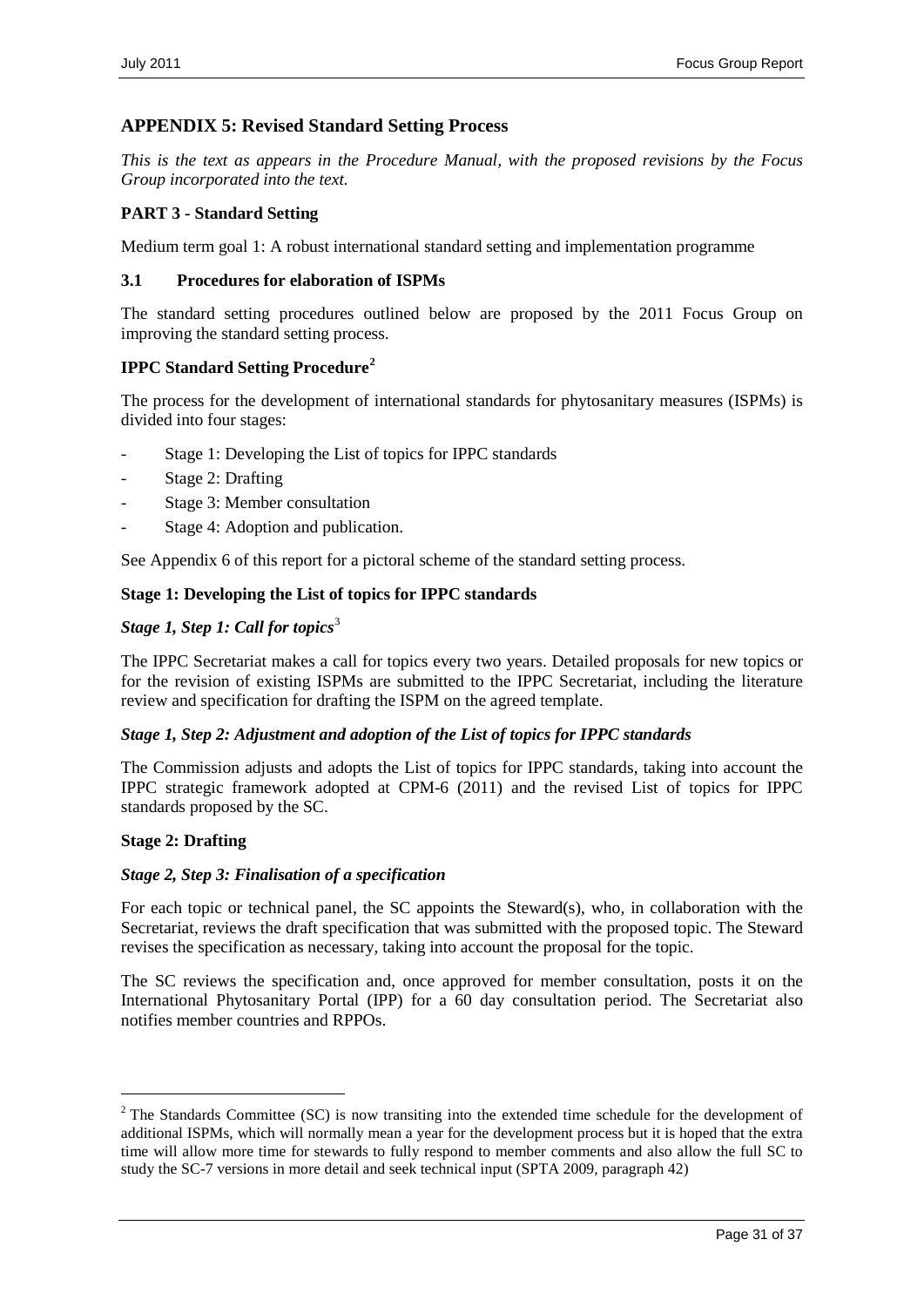The IPPC Secretariat compiles the comments, posts them on the IPP and submits them to the Steward(s) and the SC for consideration.

The SC amends the specification as necessary. The SC finalizes and approves the specification and the Secretariat publishes it on the IPP.

### *Stage 2, Step [4](#page-31-0): Preparation of a draft ISPM*<sup>4</sup>

An expert drafting group (expert working group or technical panel) drafts or revises the standard in accordance with the relevant specification.

The resulting draft standard is submitted to the SC.

The SC or SC-7 reviews the draft at a meeting and decides whether to send it for member consultation, to return it to the Steward(s) or to an expert drafting group, or to put it on hold. In the case where only the SC-7 meets, comments from any SC members will also be taken into account.

For technical standards, the resulting draft standard can be submitted to the SC at any time via email. The SC decides via e-decision whether to send it for member consultation, to return it to the Steward(s) or to an expert drafting group, or to place it on the SC agenda for a decision on how to proceed.

### **Stage 3: Member consultation**

### *Stage 3, Step 5: 100-day member consultation*

Following clearance by the SC, the Secretariat sends the draft standard for member consultation to contracting parties, NPPOs, RPPOs and relevant international organizations for consultation. The draft standard is also posted on the IPP. The length of the consultation period is 100 days. Comments are submitted through the IPPC Official Contact Point using the IPPC Online Comment System.

The Secretariat compiles the comments and submits them to the Steward and the SC for consideration. For technical documents, the Secretariat compiles the comments and submits them to the technical panel and the SC for consideration.

The Secretariat posts the compiled comments on the IPP at the time of submission to the SC.

The Steward revises the draft ISPM, taking into account the comments, and submits the revised draft ISPM to the Secretariat to be reviewed by the SC-7. For technical documents, the technical panel revises the draft ISPM, taking into account the comments, and submits the revised draft ISPM to the Secretariat to be reviewed by the SC via e-decision.

### *Stage 3, Step 6: Revision of the draft ISPM after member consultation*

Considering the comments, the SC-7 revises the document and submits the revised draft ISPM to the Secretariat to be reviewed by the SC. The Secretariat posts the draft ISPM on the IPP restricted area and notifies all NPPOs and RPPOs that the draft ISPM is open for review and that any substantial concerns should be forwarded to the SC members in their region.

The SC revises the document and decides whether to forward the revised draft to the Commission for adoption, or to put it on hold, return it to the Steward or to an expert drafting group, or submit it for another round of member consultation.

<span id="page-31-1"></span>The SC summary of major issues discussed is produced as part of the SC report, which the Secretariat posts on the IPP<sup>[5](#page-31-1)</sup>.

<span id="page-31-0"></span><sup>&</sup>lt;sup>4</sup> This procedure refers to "draft ISPMs" and "standard" to simplify wording, but also applies to any part of an ISPM, including annexes, appendixes or supplements.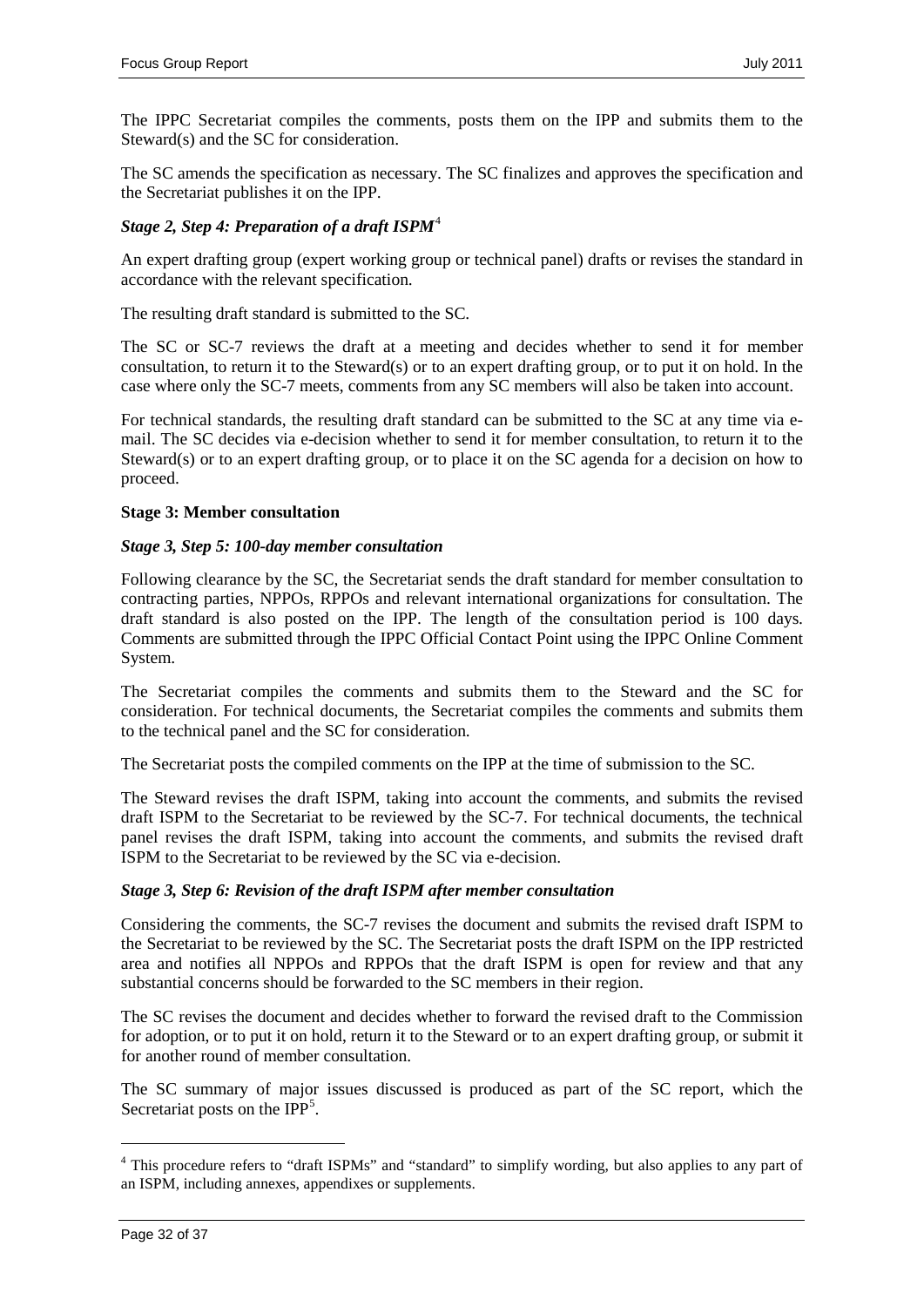If the draft standard is revised as a result of comments, the draft is submitted to the SC via edecision. In consultation with the relevant technical panel, the SC examines the draft standard and, if appropriate, revises it. The SC decides (possibly via e-decision) whether to forward the revised draft standard to the Commission for adoption, or, for example, to put it on hold, return it to the Steward or to a technical panel, or submit it for another round of member consultation.

### *Stage 3, Step 6a: Diagnostic protocols*

The SC has the authority to adopt DPs to be noted by the CPM. For DPs, if the draft standard is revised as a result of comments, the draft is submitted to the SC via e-decision. In consultation with the relevant technical panel on Diagnostic Protocols (TPDP), the SC examines the draft standard and, if appropriate, revises it. The SC decides (possibly via e-decision) whether to adopt the DP to be noted by the CPM, or, for example, to put it on hold, return it to the Steward or to a technical panel, or submit it for another round of member consultation.

The Secretariat posts the draft ISPMs on the IPP in the languages of the Commission as soon as possible and at least 6 weeks prior to the opening of the Commission meeting.

### **Stage 4: Adoption and publication**

### *Stage 4, Step 7: Adoption*

Following approval by the SC, the draft standard is included on the agenda of the Commission meeting for adoption.

If no formal objection<sup>[6](#page-32-0)</sup> is received up to 14 days prior to the Commission meeting, the draft standard will be adopted without discussion.

If a formal objection is received at least 14 days prior to the Commission meeting, the draft standard is returned to the SC. The SC decides, possibly via electronic means, how to proceed, including the possibility of submitting it to the Commission for adoption through the regular process. The draft standard is removed from the agenda of the CPM and there is no discussion on the draft standard at the Commission meeting.

Formal objections should be posted on the IPP as soon as possible to ensure that contracting parties are aware of them before the Commission meeting.

The Commission formally adopts the ISPM according to Rule X.2 of the Rules of Procedure of the Commission.

The SC has the authority to adopt DPs to be noted by the CPM. For DPs, if the draft is not revised as a result of comments, the SC can, possibly via e-decision, adopt the DP to be noted by the CPM. If the draft standard is revised as a result of comments, the draft is submitted to the SC via edecision where the SC decides (possibly via e-decision) whether to adopt the DP to be noted by the CPM, or, for example, to put it on hold, return it to the Steward or to a technical panel, or submit it for another round of member consultation.

### *Stage 4, Step 8: Publication*<sup>[7](#page-32-1)</sup>

The Secretariat publishes the ISPM, including posting it on the IPP.

<span id="page-32-1"></span> $7$  CPM-3 (2008), Appendix 10

<sup>&</sup>lt;sup>5</sup> The CPM-4 (2009) replaced the previous text of "A summary of major issues discussed and of SC reactions to substantive comments that were not incorporated into the standard is produced as part of the SC report and posted on the IPP" (CPM-4 (2009), Paragraph 126.6)

<span id="page-32-0"></span><sup>&</sup>lt;sup>6</sup> A formal objection should be a technically supported objection to the adoption of the draft standard in its current form, sent through the official IPPC contact point. The Secretariat would not make any judgement about the validity of the objection – an objection with some technical discussion of the issue would be accepted as a formal objection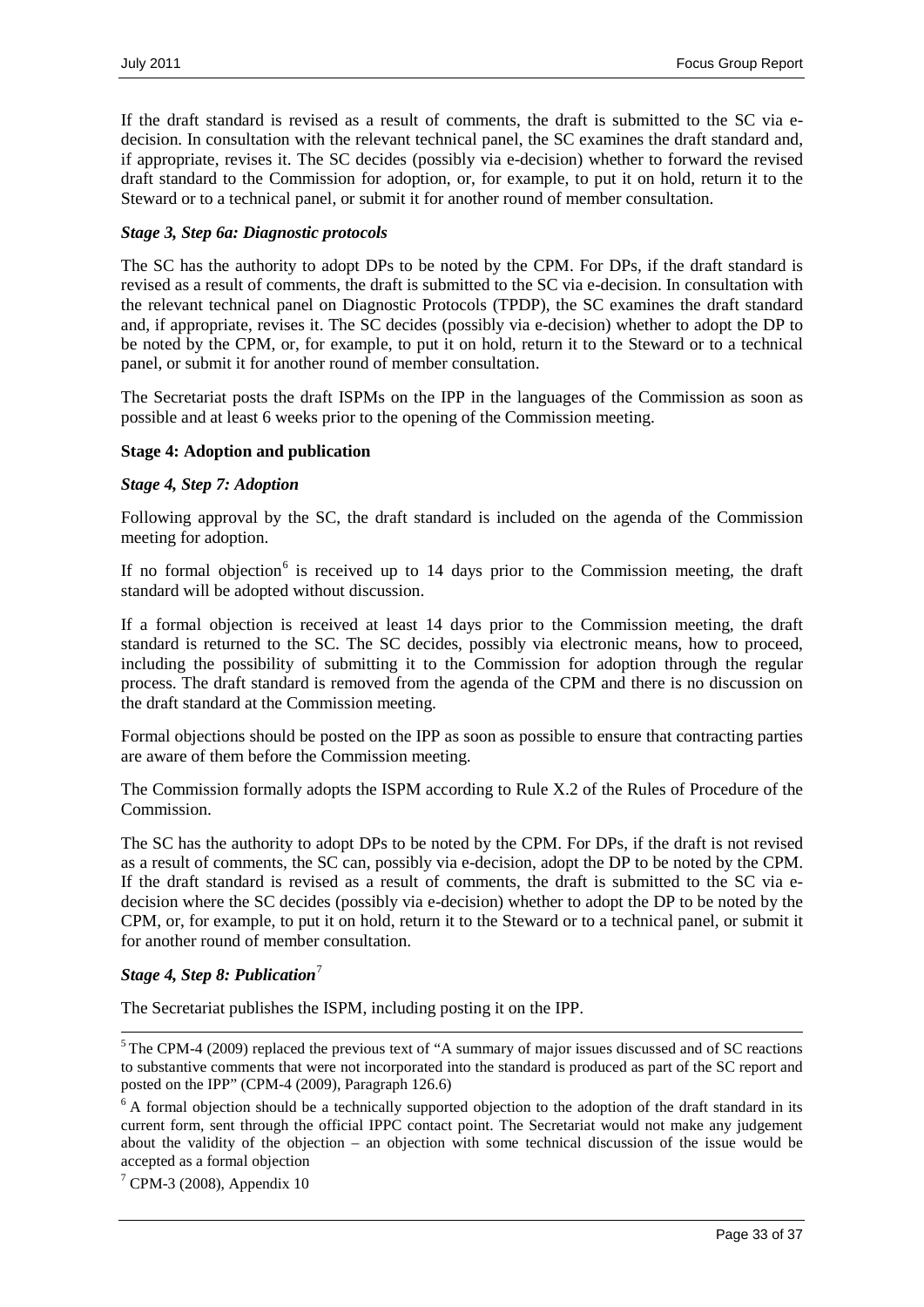# **APPENDIX 6: Proposed procedure for the development and adoption of ISPMs**

### <span id="page-33-1"></span>**Proposed procedure for the development of ISPMs: Part 1 – The selection of topics and the development of specifications**

*(The proposed procedure for the selection of topics and the development of specifications will reduce the timing of these activities by 6 months)*



# **Detailed explanation**

- <span id="page-33-0"></span>1. Submissions by Members of topics with criteria, draft Specification and literature review<sup>[8](#page-33-1)</sup> provided (topics are preferably supported by 2 regions and, if possible, resources identified).
- 2. SC sends the proposed list of topics, based on submissions, to CPM
- 3. Secretariat posts the proposed list of topics for CPM
- 4. CPM adopts list of topics after possible revision
- 5. SC assigns Stewards (1 lead and 2 assistants) for each new topic and approves draft specifications for Member Consultation
- 6. Secretariat posts edited and formatted draft specification for member consultation
- 7. Contracting Parties have 60 days time to comment on draft specification
- 8. Secretariat compiles comments. Compiled comments are sent to team of Stewards and posted on IPP.
- 9. Stewards revise the draft specification for SC and post it via the Secretariat to the SC.
- 10. SC approves specification after possible revision.
- 11. Secretariat formats, numbers and posts specification.

Priorities: The focus group proposes that priority be given to specification submitted with clear support from NPPOs and/or RPPOs outside the region of the submitter.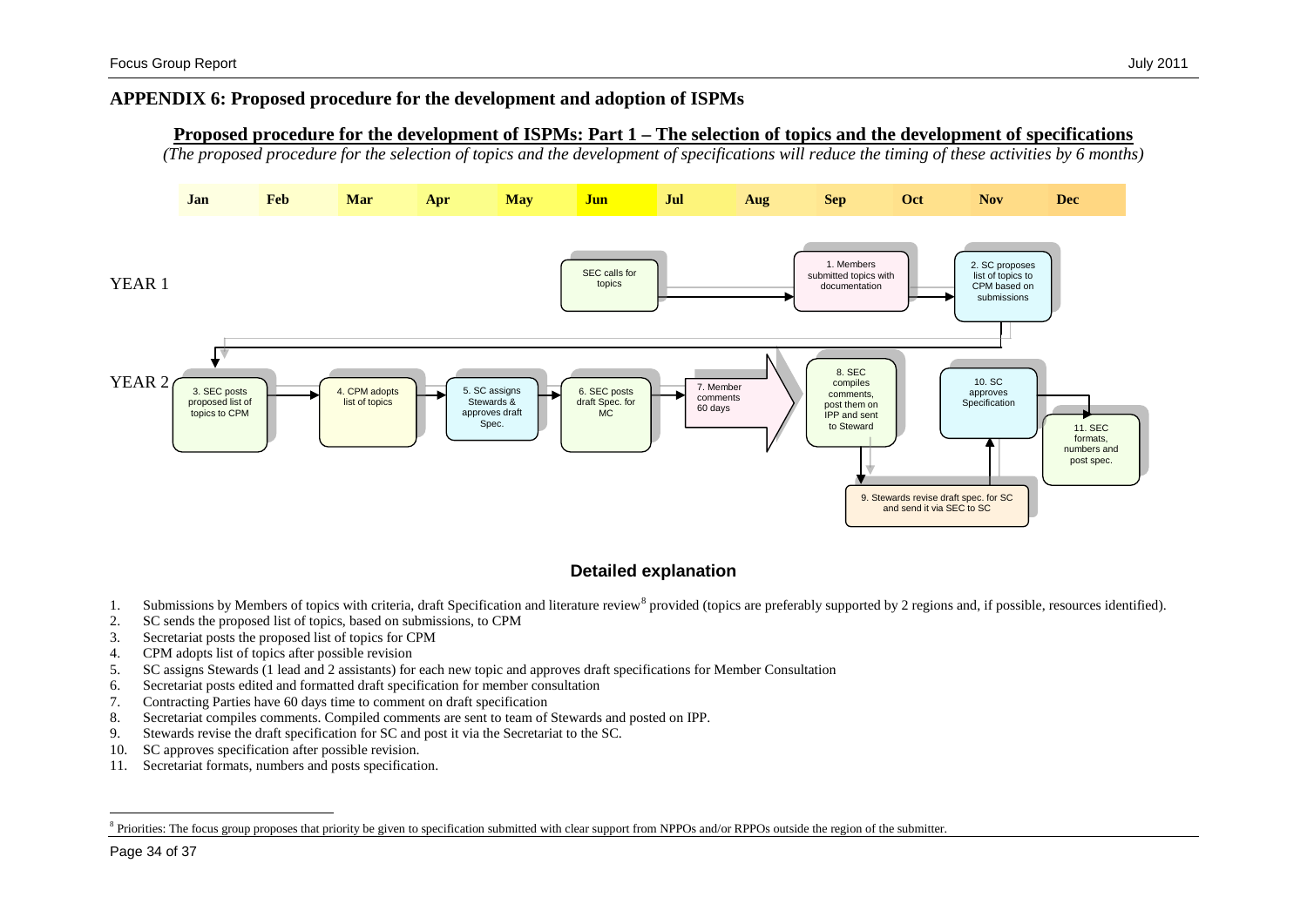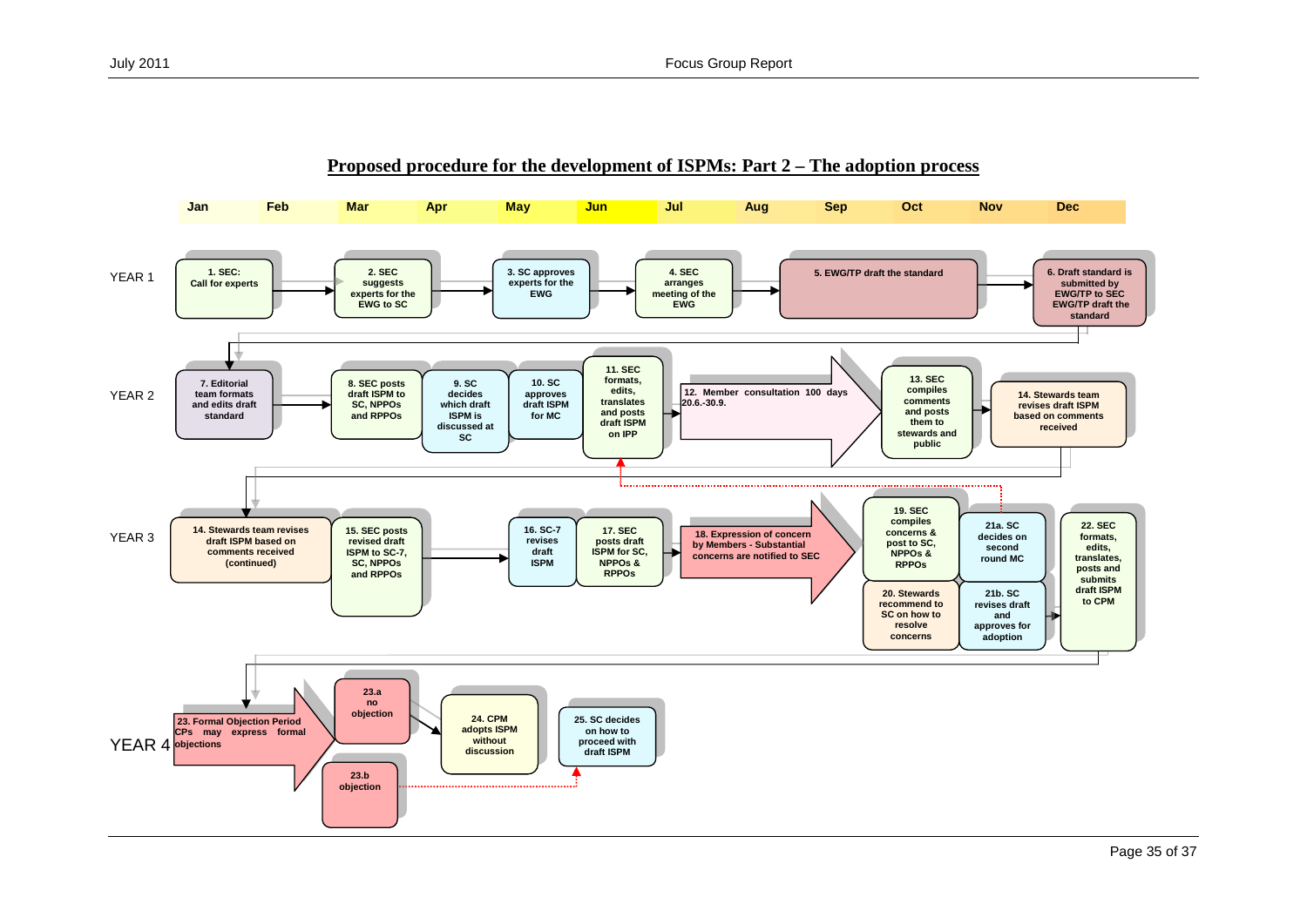# **Detailed explanation**

- 1. Secretariat calls for experts for previously approved specifications and subject to resources.
- 2. The Secretariat suggests to the SC the experts for the EWG.
- 3. The SC approves (confirms?) the experts for the EWG.
- 4. Secretariat arranges the meeting of the EWG.
- 5. The standard is drafted by the EWG/TP during year 4.
- 6. The EWG/TP submits the draft standard to the Secretariat